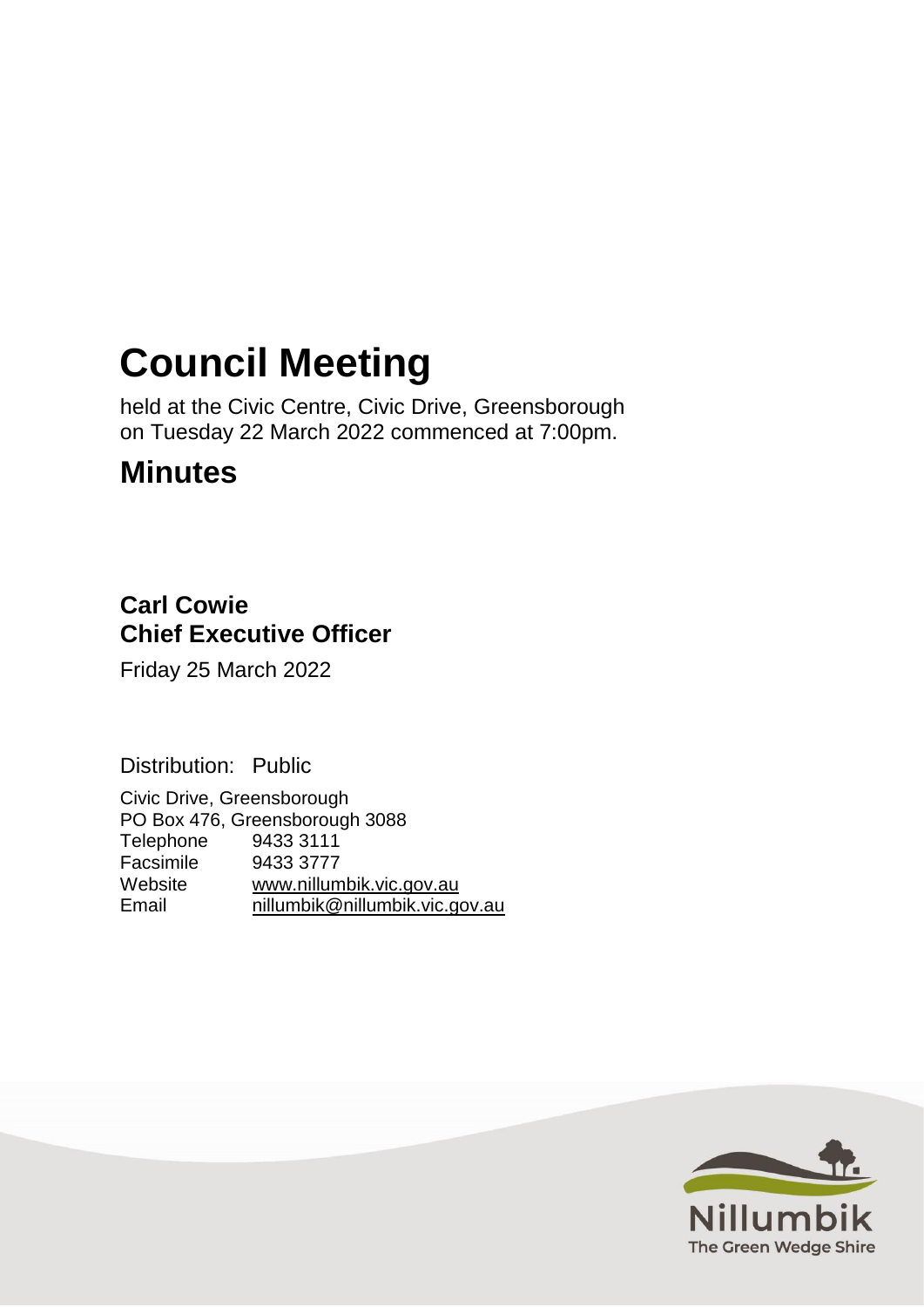## **Nillumbik Shire Council**

| <b>Contents</b> |                                   |                                                                                                                           |                  |
|-----------------|-----------------------------------|---------------------------------------------------------------------------------------------------------------------------|------------------|
| 1.              | <b>Welcome by the Mayor</b>       |                                                                                                                           |                  |
| 2.              | <b>Acknowledgement of Country</b> |                                                                                                                           |                  |
| 3.              | <b>Good Governance Pledge</b>     |                                                                                                                           |                  |
| 4.              | <b>Prayer</b>                     |                                                                                                                           | $\boldsymbol{2}$ |
| 5.              | <b>Apologies</b>                  |                                                                                                                           | $\mathbf 2$      |
| 6.              | <b>Presentations</b>              |                                                                                                                           | 3                |
| 7.              |                                   | <b>Confirmation of Minutes</b>                                                                                            | 3                |
| 8.              |                                   | <b>Disclosure of conflicts of interest</b>                                                                                | 3                |
| 9.              | <b>Petitions</b>                  |                                                                                                                           | 3                |
| 10.             |                                   | Questions from the gallery                                                                                                | 3                |
| 11.             |                                   | <b>Reports of Advisory Committees</b>                                                                                     | 4                |
|                 | AC.002/22                         | Advisory Committee Report - 22 March 2022                                                                                 | $\overline{4}$   |
| 12.             | <b>Officers' reports</b>          |                                                                                                                           | 5                |
|                 | CM.017/22                         | Planning Scheme Amendment C138nill - Applying the Heritage<br>Overlay on a Permanent Basis to 14-26 Browns Lane, Plenty   | 5                |
| CM.018/22       |                                   | Proposed Planning Scheme Amendments C143 (Eltham Major Activity<br>Centre) and C144 (Diamond Creek Major Activity Centre) | $\overline{7}$   |
|                 | CM.019/22                         | Nillumbik Neighbourhood Character Strategy and Guidelines - Project<br>Inception and Programming                          | 11               |
|                 | CM.020/22                         | National General Assembly 2022 - Motions                                                                                  | 13               |
|                 | CM.021/22                         | <b>Draft Budget 2022-2023</b>                                                                                             | 15               |
|                 | CM.022/22                         | Quarterly Risk and Safety Report - December 2021                                                                          | 17               |
|                 | CM.023/22                         | Audit and Risk Committee Meeting February 2022                                                                            | 19               |
|                 | CM.024/22                         | Draft Access Equity and Inclusion Policy                                                                                  | 21               |
|                 | CM.025/22                         | <b>Youth Council Advisory Committee Recruitment</b>                                                                       | 23               |
| CM.026/22       |                                   | Tender Report Evaluation - Contract 2122-029 - Provision for Haulage<br>and Processing of Scrap Metal & E-waste           | 27               |
|                 | CM.027/22                         | Informal Meetings of Councillors Records - 22 March 2022                                                                  | 29               |
| 14.             | <b>Notices of Motion</b>          |                                                                                                                           | 30               |
| 15.             | <b>Delegates' Reports</b>         |                                                                                                                           | 30               |
| 16.             |                                   | <b>Supplementary and urgent business</b>                                                                                  | 30               |
| 17.             |                                   | <b>Confidential reports</b>                                                                                               | 30               |
|                 | CM.028/22                         | CEO Employment Committee - 2021/2022 Mid-year Performance<br><b>Review</b>                                                | 30               |
| 18.             | <b>Close of Meeting</b>           |                                                                                                                           | 30               |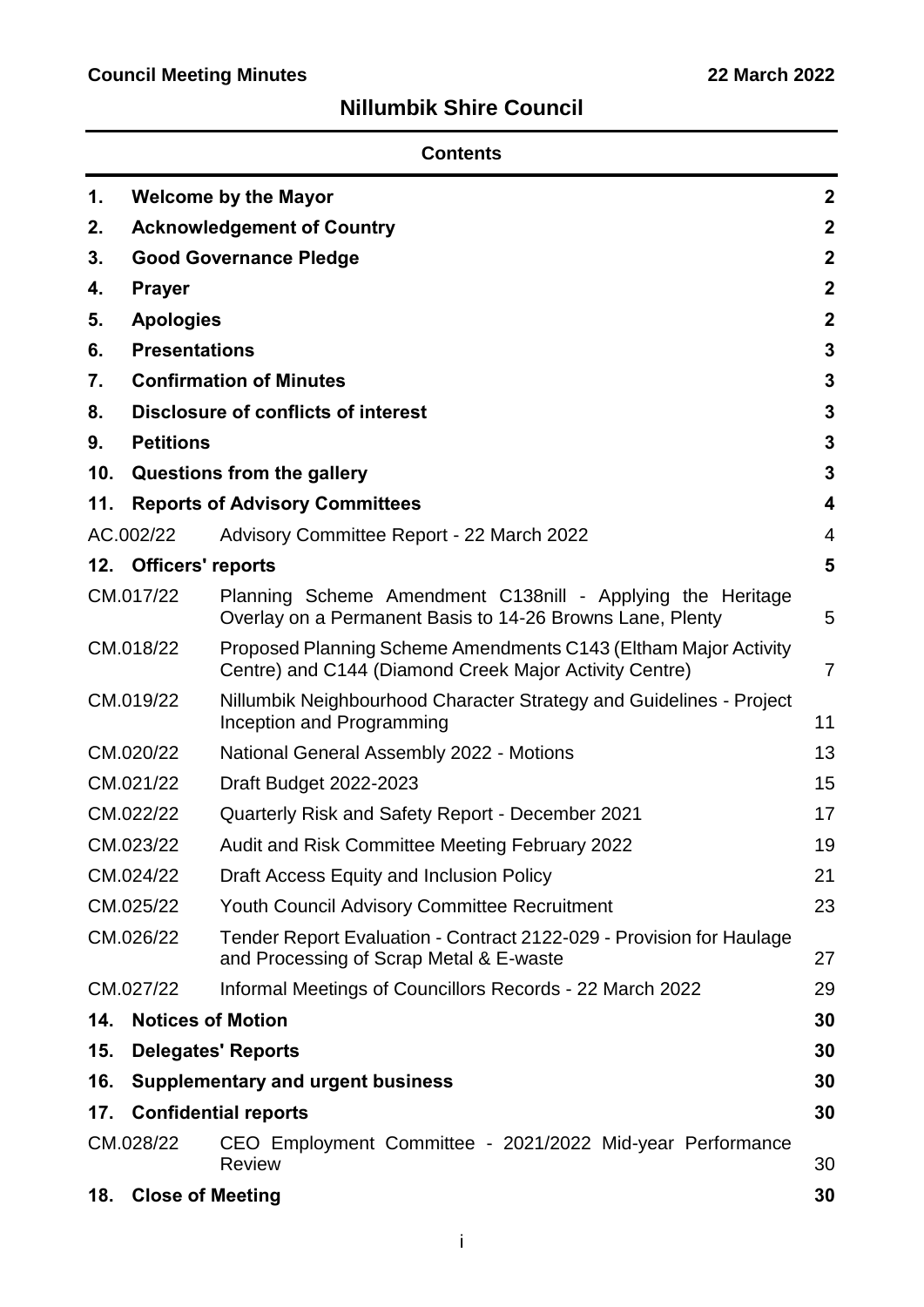## **Nillumbik Shire Council**

#### **Minutes of the Meeting of Nillumbik Shire Council held Tuesday 22 March 2022. The meeting commenced at 7.00pm.**

#### **Councillors present:**

| Swipers Gully Ward (Mayor)    |
|-------------------------------|
| <b>Blue Lake Ward</b>         |
| <b>Bunjil Ward</b>            |
| <b>Edendale Ward</b>          |
| <b>Ellis Ward</b>             |
| Sugarloaf Ward (Deputy Mayor) |
| <b>Wingrove Ward</b>          |
|                               |

#### **Officers in attendance:**

| <b>Carl Cowie</b>        | <b>Chief Executive Officer</b>                                   |
|--------------------------|------------------------------------------------------------------|
| Vince Lombardi           | <b>Chief Financial Officer</b>                                   |
| <b>Hjalmar Philipp</b>   | <b>Director Operations and Infrastructure</b>                    |
| Blaga Naumoski           | Executive Manager Governance, Communications and<br>Engagement   |
| <b>Corrienne Nichols</b> | <b>Executive Manager Community Services</b>                      |
| Jeremy Livingston        | <b>Executive Manager Business Transformation and Performance</b> |
| Rosa Zouzoulas           | <b>Executive Manager Planning and Community Safety</b>           |
| Eddie Cheng              | Manager Infrastructure and Technology                            |
| Emma Christensen         | Senior Governance Advisor                                        |

#### <span id="page-2-0"></span>**1. Welcome by the Mayor**

#### <span id="page-2-1"></span>**2. Acknowledgement of Country**

Acknowledgement of Country was read by the Mayor, Cr Frances Eyre.

#### <span id="page-2-2"></span>**3. Good Governance Pledge**

The Good Governance Pledge was read by Cr Geoff Paine.

<span id="page-2-3"></span>**4. Prayer**

A prayer was read by Alison Footer from the Salvation Army.

<span id="page-2-4"></span>**5. Apologies**

Nil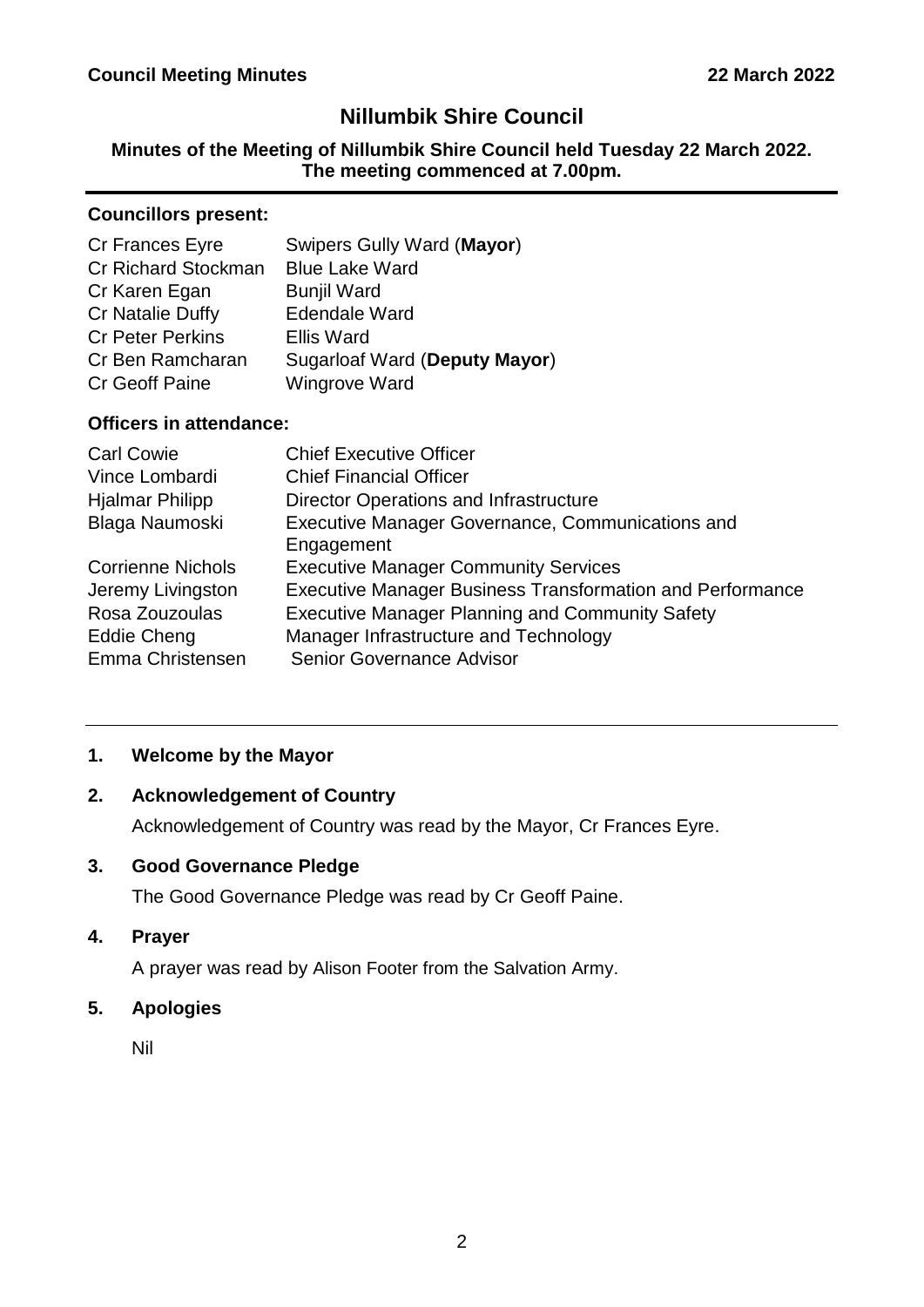#### <span id="page-3-0"></span>**6. Presentations**

#### **Condolence – Ron Mendelson**

The Mayor acknowledged one of Nillumbik's long standing volunteers Ron Mendelson, who sadly passed away over the recent long weekend.

Ron joined Community Support Services as a volunteer with Nillumbik Shire Council in 2012. Ron provided transport to older people in need, whether it be medical appointments, shopping or social activities. All Nillumbik staff and clients who knew him, loved him.

Community Support Services considered Ron to be the backbone of the community transport service. Ron was famous for taking on the "long-shift" and was always willing to help out at the last moment. Nothing was too much trouble for him.

Because of his amazing commitment and contribution to our community, Ron received the Volunteer of the Year Award in 2015. Ron continued to provide support to older people through the community transport service until his recent passing at 83 years of age.

Council are so appreciative of Ron's service and our thoughts are with his family at this time.

#### <span id="page-3-1"></span>**7. Confirmation of Minutes**

Confirmation of the minutes of the Council Meeting held on Tuesday 22 February 2022.

#### **Council Resolution**

#### **MOVED: Cr Peter Perkins SECONDED: Cr Karen Egan**

**That** Council confirms the minutes of the Council Meeting held on Tuesday 22 February 2022 (**Attachment 1**).

#### **CARRIED UNANIMOUSLY**

#### <span id="page-3-2"></span>**8. Disclosure of conflicts of interest**

Carl Cowie declared a material conflict of interest in Item CM.028/22 CEO Employment Committee – 2021/2022 Mid-year Performance Review.

#### <span id="page-3-3"></span>**9. Petitions**

Nil

#### <span id="page-3-4"></span>**10. Questions from the gallery**

Nil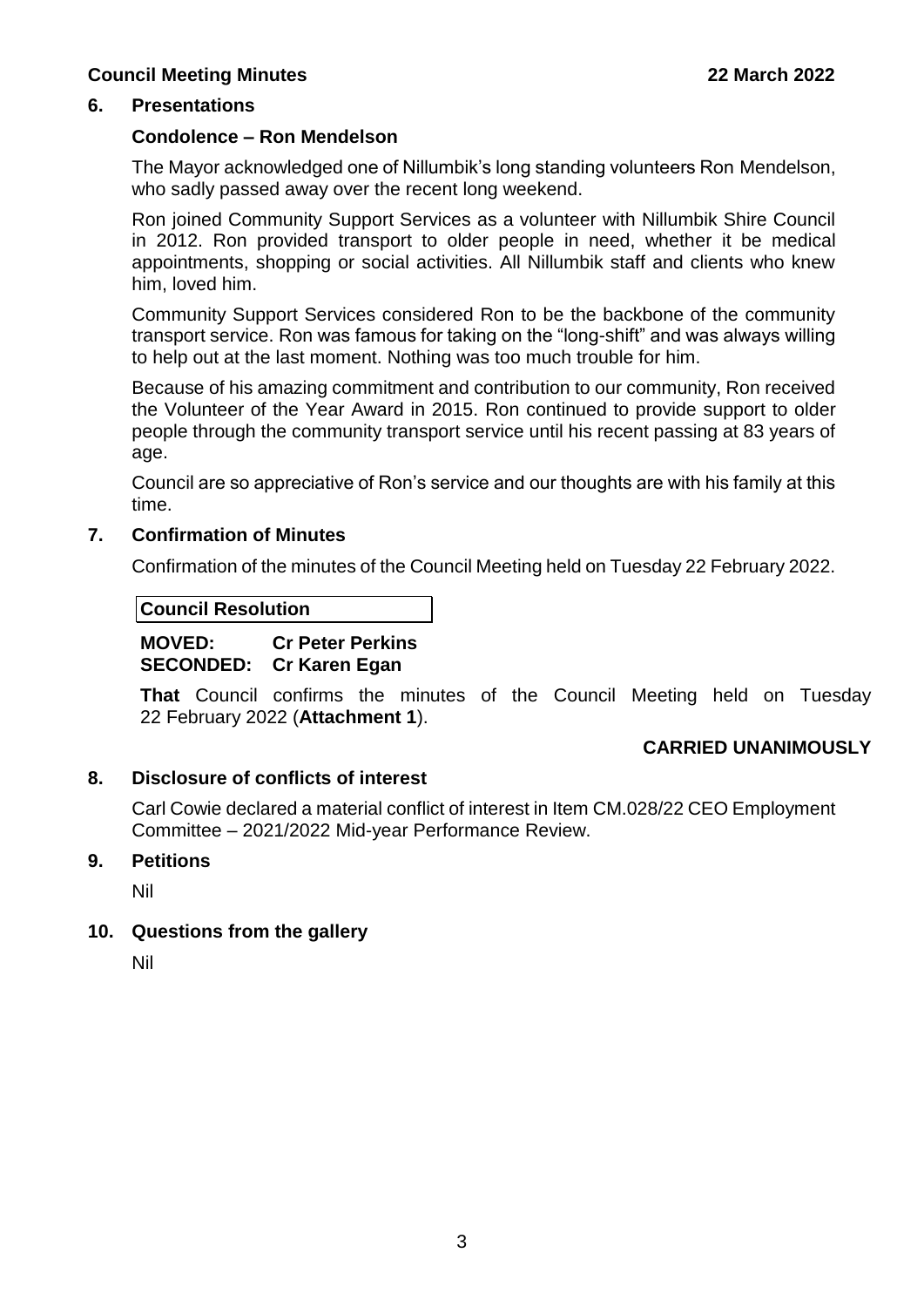<span id="page-4-0"></span>**11. Reports of Advisory Committees**

#### <span id="page-4-1"></span>**AC.002/22 Advisory Committee Report - 22 March 2022**

| Distribution:  | <b>Public</b>                                                                         |
|----------------|---------------------------------------------------------------------------------------|
| Manager:       | <b>Blaga Naumoski, Executive Manager Governance, Communications</b><br>and Engagement |
| <b>Author:</b> | <b>Emma Christensen, Acting Governance Lead</b>                                       |

#### **Summary**

Council has a range of Advisory Committees which provide a formal mechanism for Council to consult with key stakeholders, seek specialist advice and enable community participation. Although they do not make any formal decisions, they provide valuable advice to Council.

In accordance with Advisory Committee Terms of Reference, the following minutes of Advisory Committee meetings are attached (**Attachment 1**) and presented to Council for noting:

- 1. Arts and Cultural Advisory Committee Meeting held 15 November 2021;
- 2. Youth Council Formal Advisory Committee Meeting held 7 February 2022;
- 3. Environment and Sustainability Advisory Committee Meeting held 16 February 2022; and
- 4. Panton Hill Bushland Reserve System User Group Advisory Committee held 17 February 2022.

#### **Council Resolution**

**MOVED: Cr Natalie Duffy SECONDED: Cr Geoff Paine** 

**That** the minutes of the Advisory Committee meetings (**Attachment 1**) reported be noted.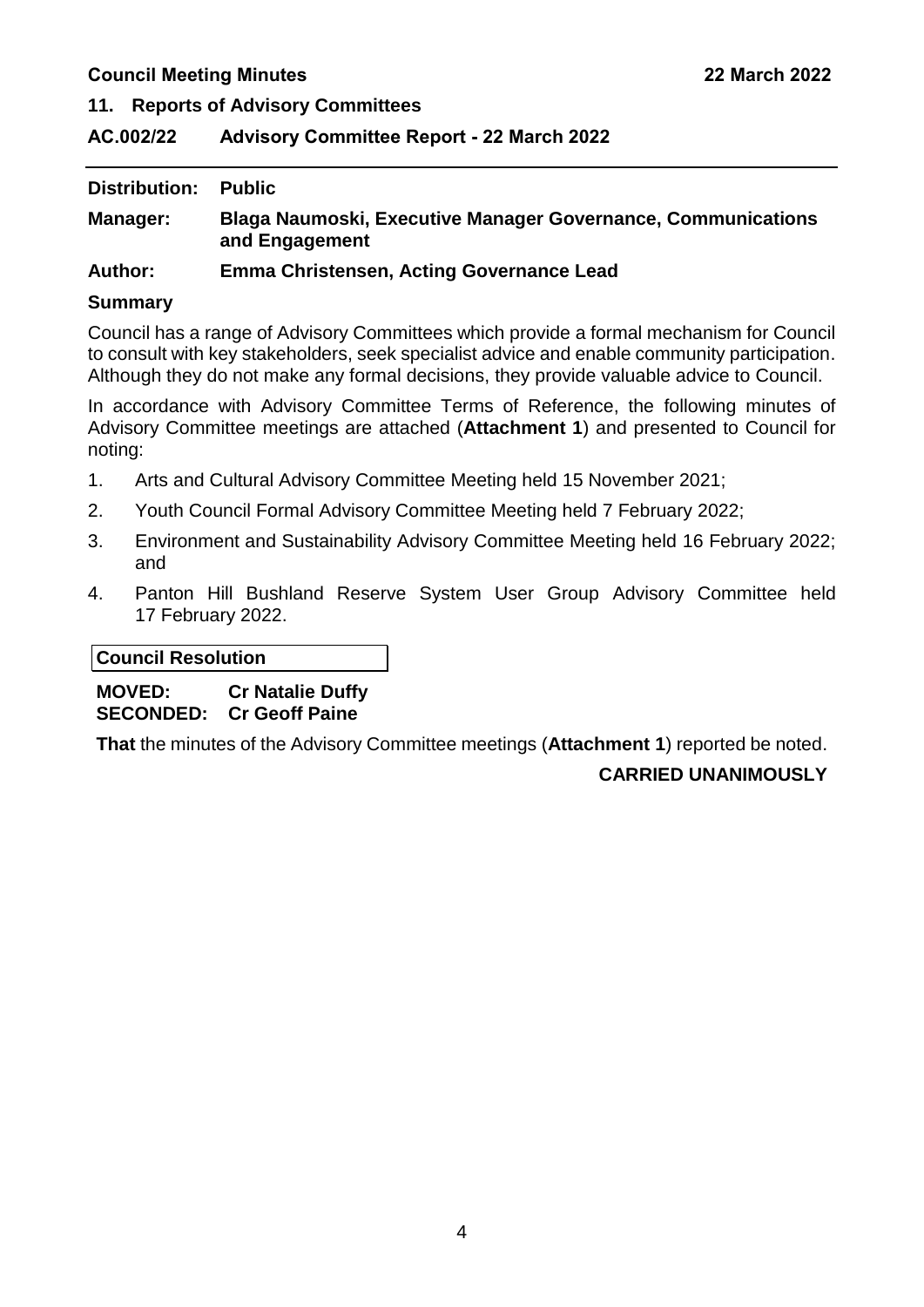<span id="page-5-0"></span>**12. Officers' reports**

<span id="page-5-1"></span>**CM.017/22 Planning Scheme Amendment C138nill - Applying the Heritage Overlay on a Permanent Basis to 14-26 Browns Lane, Plenty**

| <b>Distribution:</b> | <b>Public</b>                                                   |
|----------------------|-----------------------------------------------------------------|
| <b>Manager:</b>      | Rosa Zouzoulas, Executive Manager Planning and Community Safety |
| <b>Author:</b>       | Leigh Northwood, Strategic Planning Lead                        |
|                      |                                                                 |

#### **Summary**

The purpose of this report is to update Council in regard to the outcomes of exhibition of Amendment C138nill (the Amendment) and to provide an officer recommendation based on the outcomes of such exhibition in meeting the requirements of consideration required by Council in accordance with Section 22 of the *Planning and Environment Act 1987* (the Act).

The Amendment seeks to apply a Heritage Overlay (HO) on a permanent basis to part of 14-26 Browns Lane, Plenty. The property is also subject to a current planning permit application (807/2021/14P), which is a subdivision application into 4 lots.

The property was programmed to be reviewed as part of Council's Stage B Heritage Review, however Council received a Section 29A demolition consent application pursuant the *Building Act* 1993 to demolish the dwelling located on the property in July 2021, which facilitated the need to bring review of this property forward.

Given threat of demolition, officers sought approval (under delegation) from the Minister for Planning for Amendment C137nill to introduce the HO to the property on an interim basis pursuant to Section 20(4) of the Act, providing protection and allowing this planning scheme amendment to introduce the HO permanently.

Amendment C138nill was placed on exhibition pursuant to the requirements of the Act, from 9 December 2021 to 27 January 2022 and notifications were sent out to relevant stakeholders as well as being advertised in local media. Council received one (1) submission in total (from the landowner) in total during the exhibition period objecting to the amendment.

The submitter was invited to attend the 8 March 2022 Planning and Consultation Committee Meeting (PCC) to speak to their submission. Council officers have engaged in negotiations with the submitter regarding an alternate curtilage for the HO mapping as proposed in the received submission (**Attachment 6** Plan 26648M2).

Council's heritage consultant has reviewed the proposed reduced curtilage (as identified above) and provided advice that they are satisfied with the curtilage as per the plan marked as 26648M2 on heritage grounds.

Where an objection to an amendment cannot be resolved, Council must refer the submission to Panel, however given that an effective outcome has been agreed to by the submitter (the submitter has withdrawn their objection subject to agreement by Council to the reduced curtilage), there is no requirement to convene a panel to consider the Amendment.

As such, this report recommends that Council resolve to adopt the amendment with the identified changes and seek approval from the Minister for Planning.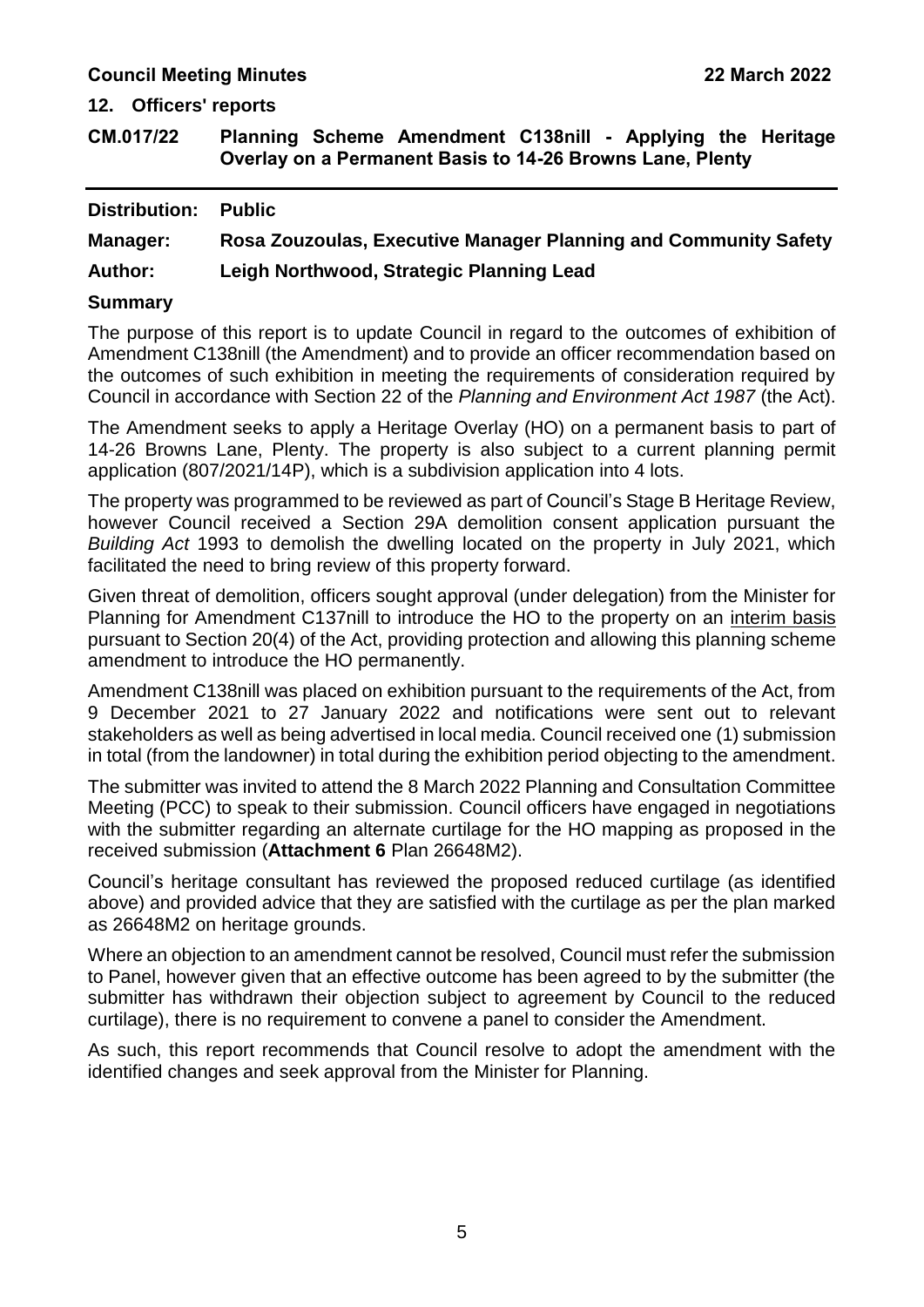#### **12. Officers' reports**

**CM.017/22 Planning Scheme Amendment C138nill - Applying the Heritage Overlay on a Permanent Basis to 14-26 Browns Lane, Plenty**

#### **Council Resolution**

#### **MOVED: Cr Richard Stockman SECONDED: Cr Ben Ramcharan**

**That** Council:

- 1. Adopts Amendment C138nill to the Nillumbik Planning Scheme subject to changes to the Amendment mapping to be made in accordance with the plan at **Attachment 6** and directs officers under Section 31(1) of the *Planning and Environment Act 1987* to submit the adopted planning scheme amendment to the Minister for Planning for approval and gazettal.
- 2. Notifies submitters to the planning scheme amendment of Council's resolution of 22 March 2022 regarding Amendment C138nill and updates Participate Nillumbik accordingly.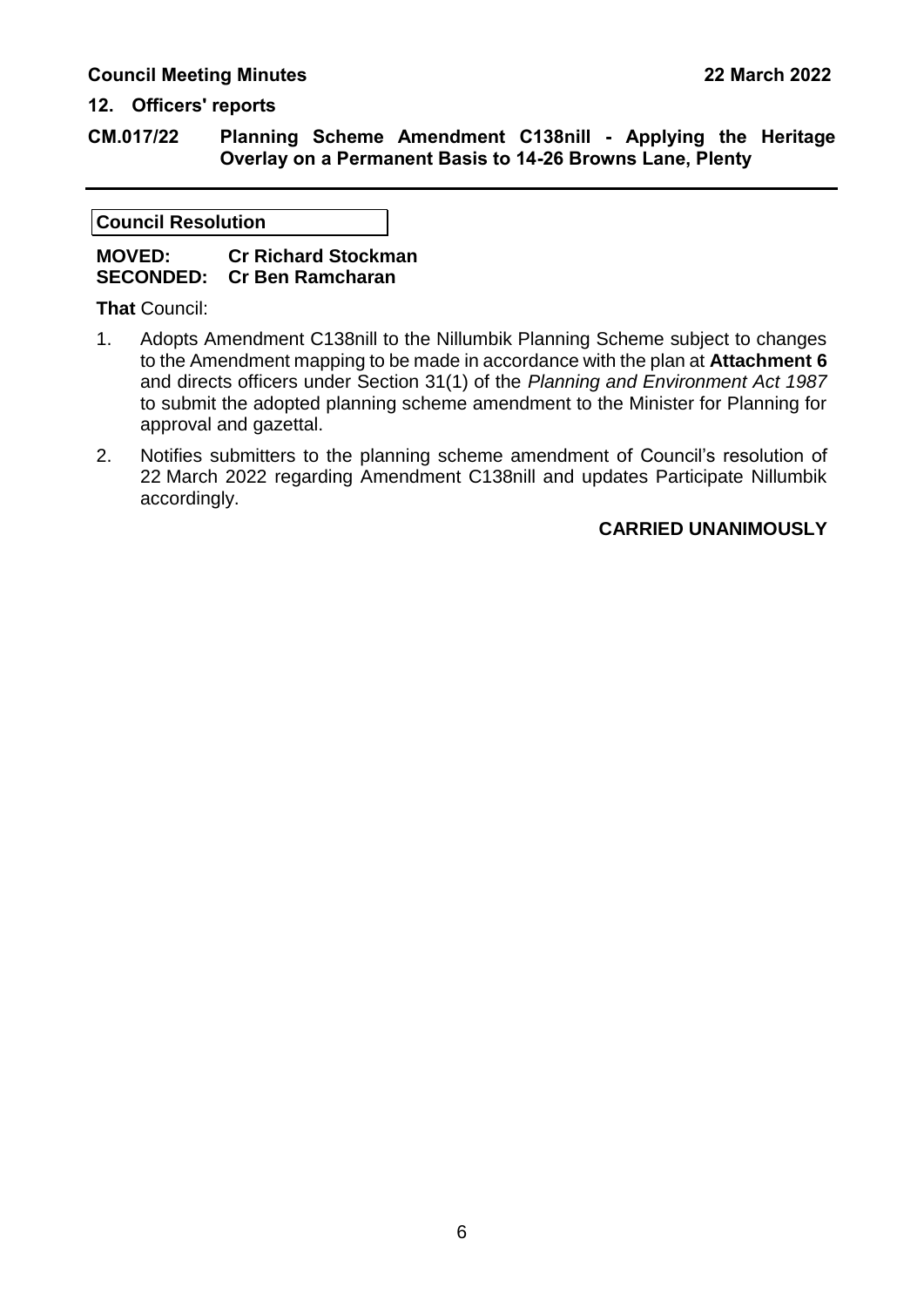#### **12. Officers' reports**

<span id="page-7-0"></span>**CM.018/22 Proposed Planning Scheme Amendments C143 (Eltham Major Activity Centre) and C144 (Diamond Creek Major Activity Centre)**

| <b>Distribution:</b> | <b>Public</b>                                                   |
|----------------------|-----------------------------------------------------------------|
| <b>Manager:</b>      | Rosa Zouzoulas, Executive Manager Planning and Community Safety |
| <b>Author:</b>       | Leigh Northwood, Strategic Planning Lead                        |
| <b>Summary</b>       |                                                                 |

This report considers the views expressed at the February 2022 meeting of Council's Planning and Consultation Committee (PCC) on proposed planning scheme amendments C143 (Eltham MAC) and C144 (Diamond Creek MAC), which have been drafted to implement and give statutory weight to the structure plans which Council adopted in 2020 for each Major Activity Centre (MAC).

The Council Meeting on 14 December 2021 considered an officer report that introduced the draft amendments and recommended Council take the formal steps to commence and exhibit the amendments. In response, Council deferred the items for consideration by the February 2022 meeting of the PCC.

Certain views expressed by the speakers to the February PCC are considered to present no issue for the amendments for the following reasons:

- It requests an appropriate minor change which can be made without issue.
- It supports an aspect of the amendments, such as increased front setbacks.
- It is already responded to by the amendments or elsewhere in the planning scheme.

There were also views that cannot be reasonably or easily addressed by the draft amendments. For example:

- An incorrect view that a new height limit range of 3-5 storeys is proposed.
- A request for a scale of development that would be too low to satisfy the binding requirements of State Planning Policy.
- A request that would require the structure plans to be reviewed with significant cost and delay and with likely little benefit, or chance of success.

The draft amendment documents have been revised, including to reflect views expressed to the PCC that can be appropriately accommodated without changing the strategic basis of the amendments, or to conflict with State Planning Policy. The revised amendments are attached as **Attachments 1-8** and it is the officers' view that Council proceed to commence the statutory process to consider the planning scheme amendments. This process will include full exhibition pursuant to the requirements of the *Planning and Environment Act 1987* before Council decides its final position on the amendments.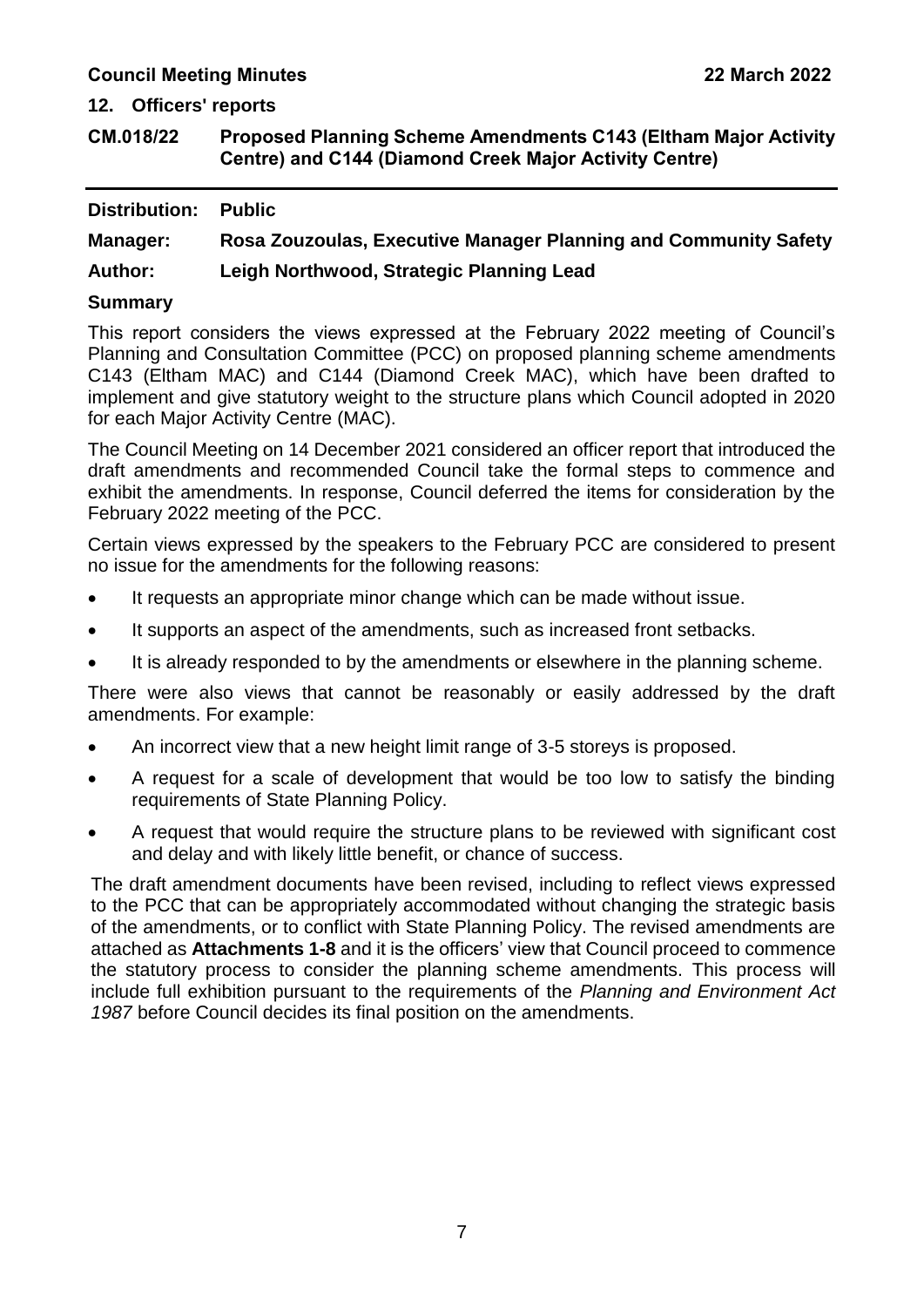#### **CM.018/22 Proposed Planning Scheme Amendments C143 (Eltham Major Activity Centre) and C144 (Diamond Creek Major Activity Centre)**

#### **Recommendation**

**That** Council:

- 1. Requests the Minister for Planning, under Section 8A of the *Planning and Environment Act 1987*, to authorise the preparation and exhibition of Amendments C143 and C144 to the Nillumbik Shire Planning Scheme, as detailed in **Attachments 1-8**.
- 2. On receipt of that authorisation, places Amendments C143 and C144 to the Nillumbik Planning Scheme on exhibition.

| <b>Motion</b> |  |  |
|---------------|--|--|

#### **MOVED: Cr Geoff Paine SECONDED: Cr Peter Perkins**

**That** Council:

- 1. Directs Officers to modify the proposed Amendments C143 (Eltham Major Activity Centre) and C144 (Diamond Creek Major Activity Centre) as follows:
	- a) Modify **Attachment 4** (Revised ACZ1 Eltham MAC) and **Attachment 7** (Revised ACZ2 – Diamond Creek MAC) to remove any exemption from notice, in accordance with the provision that allows this to occur at Clause 37.08 (Exemption from notice and review) of the Nillumbik Planning Scheme.
	- b) Modify **Attachment 5** (Proposed SLO1 Schedule Eltham) and **Attachment 8** (Proposed SLO6 – Diamond Creek) to require a planning permit to construct a building or carry out works, in accordance with Clause 42.03-2 (SLO Permit Requirements).
	- c) Modify **Attachment 3** (Explanatory Report for Amendment C143 Eltham) and **Attachment 6** (Explanatory Report for Amendment C144 – Diamond Creek) to incorporate and reflect the modifications required by Points 1 a) and b) above.
- 2. Requests the Minister for Planning, under Section 8A of the *Planning and Environment Act 1987*, to authorise the preparation and exhibition of Amendments C143 and C144, as modified in accordance with Points 1a) to c) above, to the Nillumbik Planning Scheme.
- 3. On receipt of that authorisation, places Amendments C143 and C144 to the Nillumbik Planning Scheme on exhibition.

THE MOTION WAS PUT TO THE VOTE AND CARRIED AND BECAME THE COUNCIL RESOLUTION AS FOLLOWS: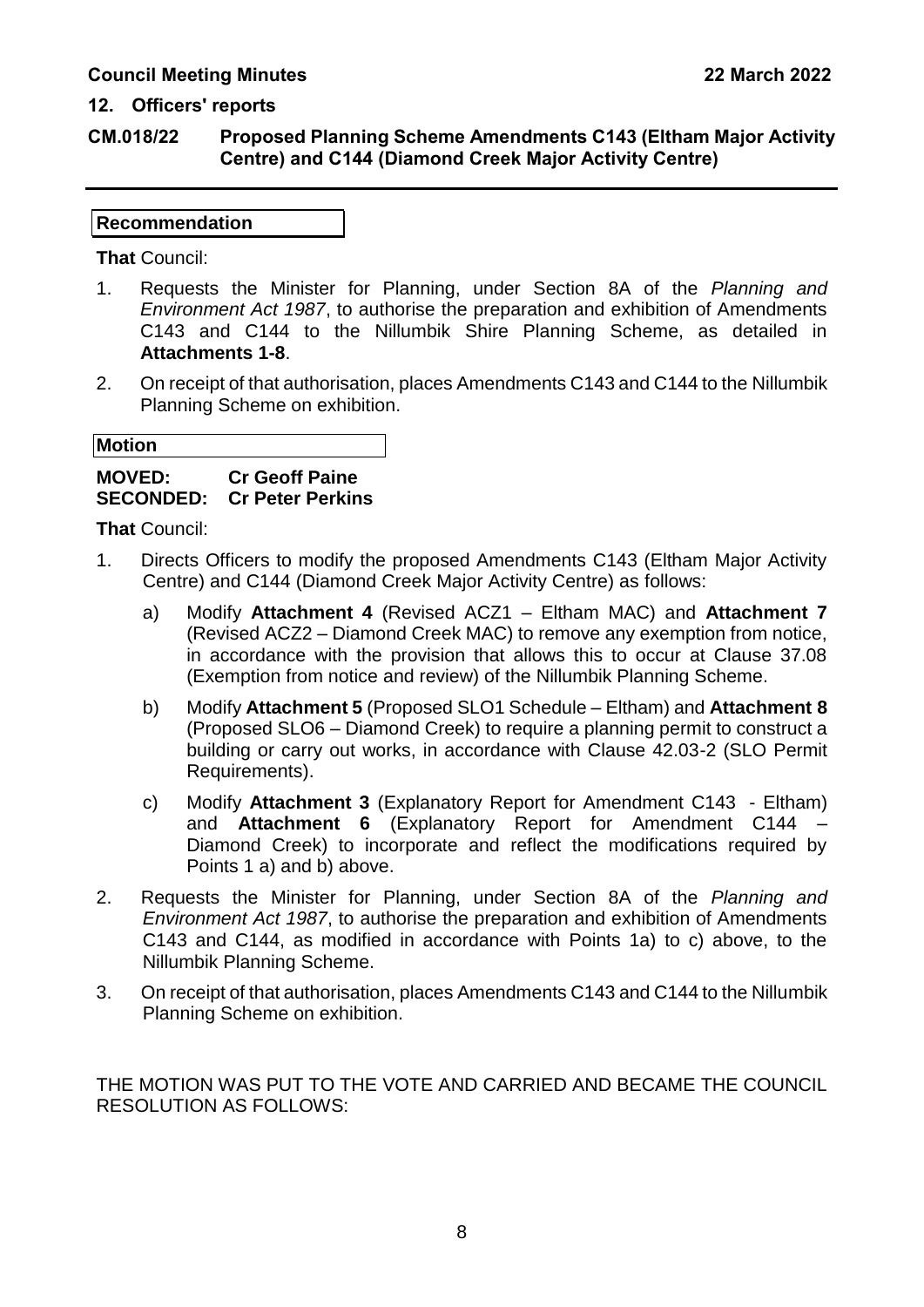**CM.018/22 Proposed Planning Scheme Amendments C143 (Eltham Major Activity Centre) and C144 (Diamond Creek Major Activity Centre)**

#### **Council Resolution**

#### **MOVED: Cr Geoff Paine SECONDED: Cr Peter Perkins**

**That** Council:

- 1. Directs Officers to modify the proposed Amendments C143 (Eltham Major Activity Centre) and C144 (Diamond Creek Major Activity Centre) as follows:
	- a) Modify **Attachment 4** (Revised ACZ1 Eltham MAC) and **Attachment 7** (Revised ACZ2 – Diamond Creek MAC) to remove any exemption from notice, in accordance with the provision that allows this to occur at Clause 37.08 (Exemption from notice and review) of the Nillumbik Planning Scheme.
	- b) Modify **Attachment 5** (Proposed SLO1 Schedule Eltham) and **Attachment 8** (Proposed SLO6 – Diamond Creek) to require a planning permit to construct a building or carry out works, in accordance with Clause 42.03-2 (SLO Permit Requirements).
	- c) Modify **Attachment 3** (Explanatory Report for Amendment C143 Eltham) and **Attachment 6** (Explanatory Report for Amendment C144 – Diamond Creek) to incorporate and reflect the modifications required by Points 1 a) and b) above.
- 2. Requests the Minister for Planning, under Section 8A of the *Planning and Environment Act 1987*, to authorise the preparation and exhibition of Amendments C143 and C144, as modified in accordance with Points 1a) to c) above, to the Nillumbik Planning Scheme.
- 3. On receipt of that authorisation, places Amendments C143 and C144 to the Nillumbik Planning Scheme on exhibition.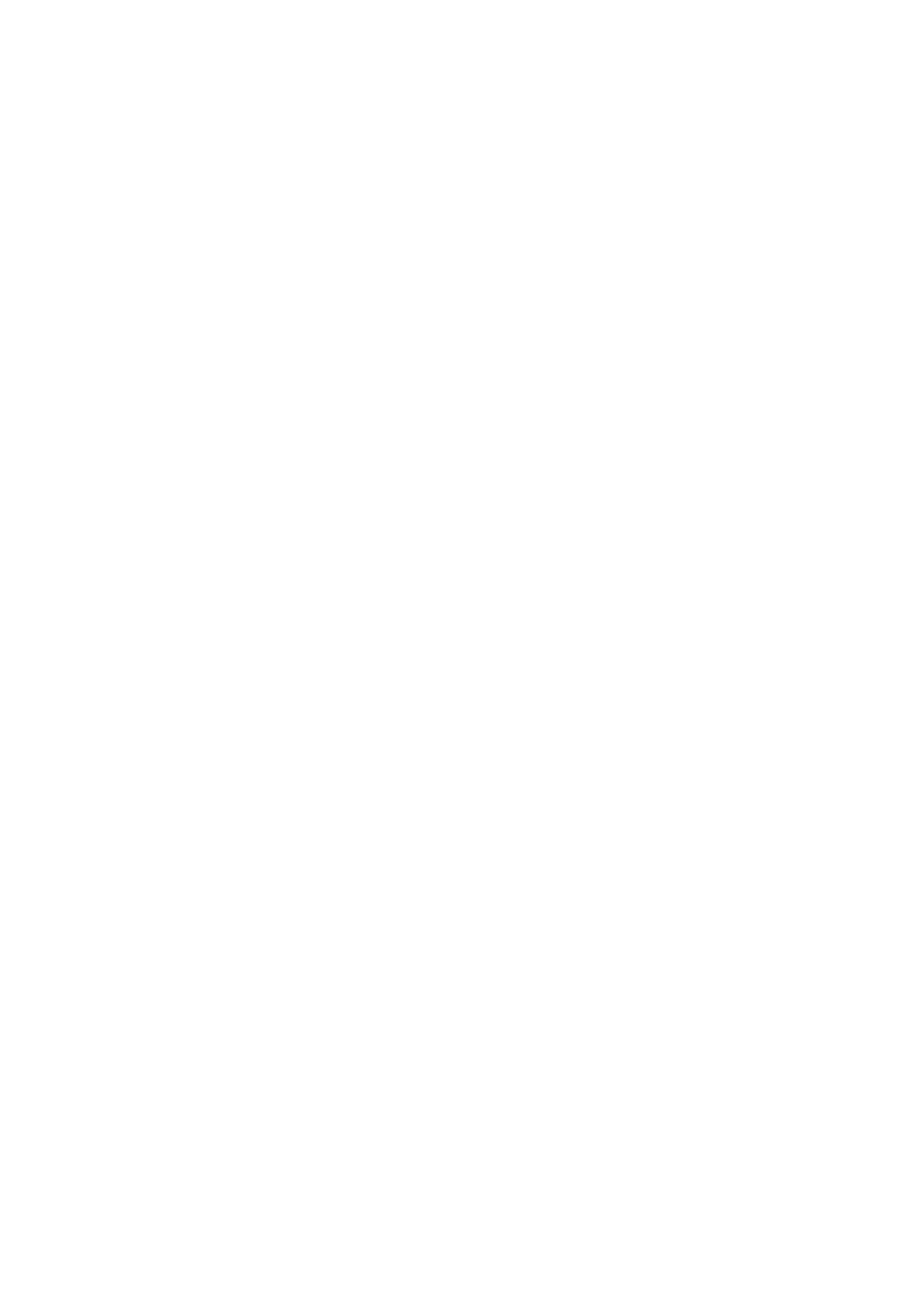**12. Officers' reports**

<span id="page-11-0"></span>

| CM.019/22 | Nillumbik Neighbourhood Character Strategy and Guidelines - Project |
|-----------|---------------------------------------------------------------------|
|           | <b>Inception and Programming</b>                                    |

| <b>Distribution:</b> | <b>Public</b>                                                   |
|----------------------|-----------------------------------------------------------------|
| <b>Manager:</b>      | Rosa Zouzoulas, Executive Manager Planning and Community Safety |
| <b>Author:</b>       | Leigh Northwood, Strategic Planning Lead                        |
|                      |                                                                 |

#### **Summary**

This report introduces a project to implement a priority action in the Council Plan 2021-2025, which is to prepare a Neighbourhood Character Strategy (the Strategy) for the municipality.

Recognising the scale and importance of developing the Strategy, Council has provided a budget of \$220,000 (exclusive of GST) for the project over the 2021-2022, 2022-2023 and 2023-2024 financial years.

The project is scheduled to be completed in late 2023 (around October subject to no programme changes) with Council adopting the final Strategy and supporting the commencement of a planning scheme amendment to implement the Strategy.

In accordance with State Planning Policy, the study area for the Neighbourhood Character Strategy will be restricted to land within residential zones only.

It is a requirement of State Planning Policy that each Council develop a Strategy as part of its policy framework to provide appropriate growth in housing supply in residential zones, noting in addition to providing a Neighbourhood Character Strategy, a Council is required to develop a Housing Strategy.

Development of a Housing Strategy is also a priority action in the Council Plan and work on a Housing Strategy is scheduled to commence later this year (subject to budget allocation).

The Neighbourhood Character Strategy and the Housing Strategy work together to set the direction for housing and development within a municipality's residential zones – where the objectives of protecting neighbourhood character, but also providing additional housing have to be suitably blended in accordance with State Government Planning Policy to provide sufficient housing growth within metropolitan Melbourne.

The future planning scheme amendment to implement the Neighbourhood Character Strategy, will also need to be informed by an updated Housing Strategy. This in accordance with the relevant framework required by the State Government, as discussed above, for a Council to articulate its housing policy and objectives.

This officer report explains in detail that:

- Council has engaged consultants to assist in preparing the Strategy.
- Key stages and milestones have been developed to complete the Strategy.
- There will be significant opportunities for community input into development of the Strategy, including three rounds of public engagement.

The first round of engagement is scheduled to occur from late March to early May 2022. The purpose of this first round, named "Championing the Strategy", is to inform the community about the scope of the project and to ascertain from the community what it sees as the key elements that contribute to neighbourhood character in the Shire's residential zones. As part of engagement the program includes engaging with Councillors through various workshops at strategic milestone points with the first such workshop undertaken on 15 March 2022.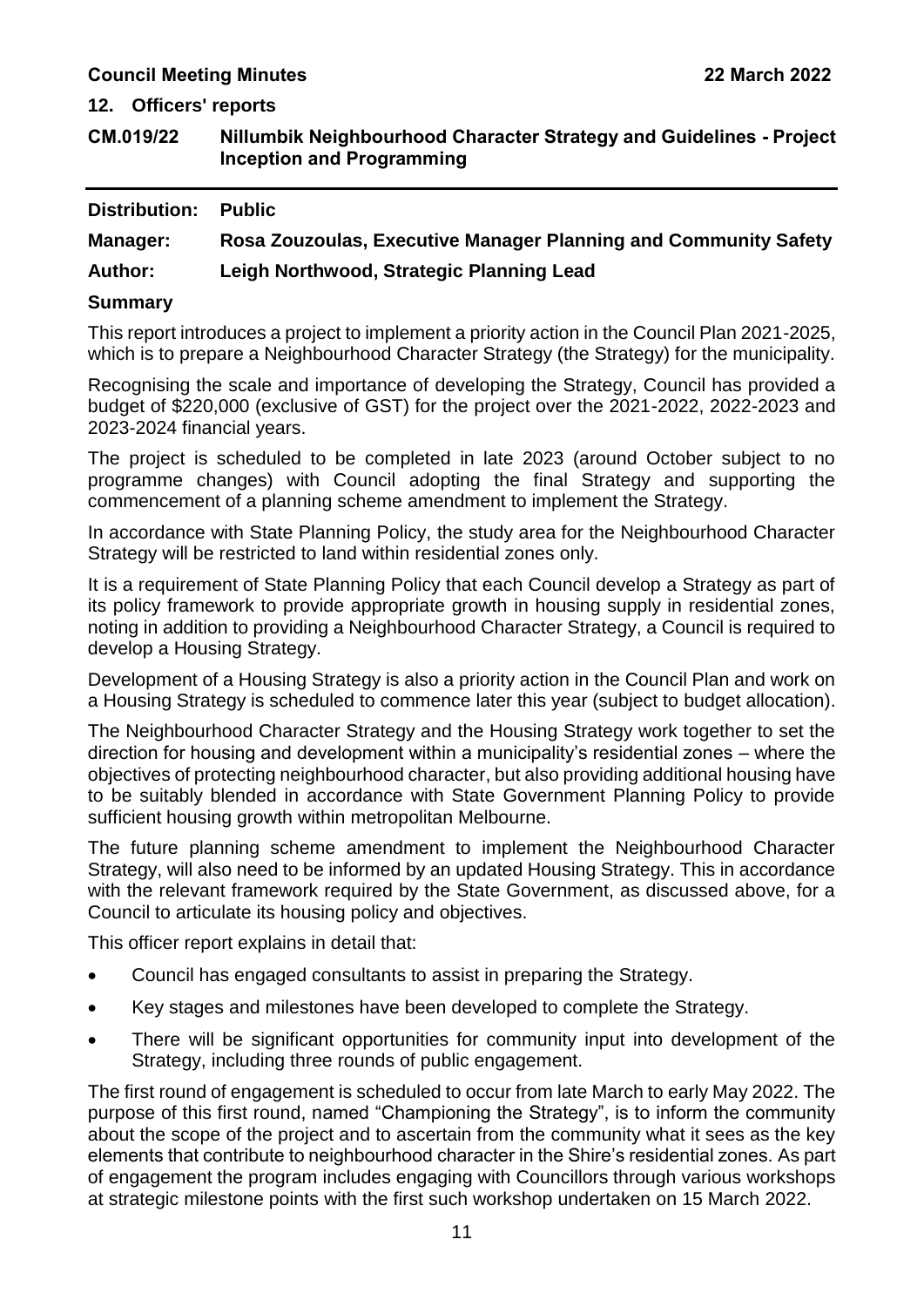#### **CM.019/22 Nillumbik Neighbourhood Character Strategy and Guidelines - Project Inception and Programming**

This report recommends Council endorses the first round of public engagement.

**Council Resolution**

**MOVED: Cr Natalie Duffy SECONDED: Cr Geoff Paine** 

**That** Council:

- 1. Notes the commencement of the project to develop a Nillumbik Neighbourhood Character Strategy.
- 2. Endorses a first round of engagement for the project, which is scheduled to be conducted from late March to early May 2022.
- 3. Notes a report will be presented to an upcoming meeting of Council's Planning and Consultation Committee which will consider the response to the first round of engagement.

#### **CARRIED UNANIMOUSLY**

*Leigh Northwood left the meeting at the conclusion of the above item at 7:29pm*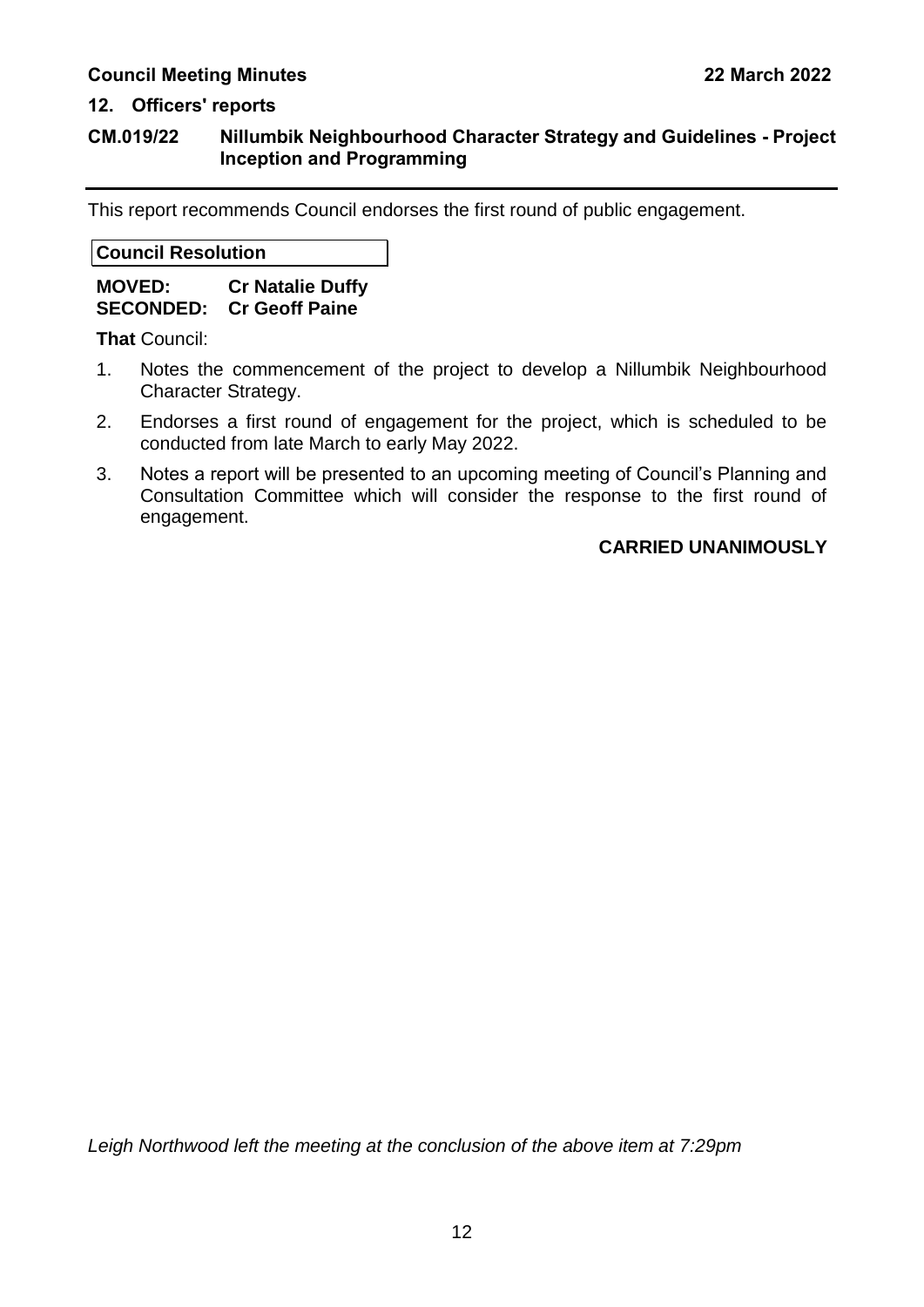**12. Officers' reports**

<span id="page-13-0"></span>**CM.020/22 National General Assembly 2022 - Motions**

| File:                | DOC/22/8072                                                                           |
|----------------------|---------------------------------------------------------------------------------------|
| <b>Distribution:</b> | <b>Public</b>                                                                         |
| <b>Manager:</b>      | <b>Blaga Naumoski, Executive Manager Governance, Communications</b><br>and Engagement |
| <b>Author:</b>       | <b>Emma Christensen, Acting Governance Lead</b>                                       |
|                      | <b>Licardo Prince, Communications and Advocacy Lead</b>                               |

#### **Summary**

The Australian Local Government Association (ALGA), National General Assembly (NGA) provides the opportunity for councils throughout Australia to contribute to the development of national local government policy and receive updates on the major policy issues facing local government. The 28<sup>th</sup> NGA is to be held in Canberra from 19-22 June 2022, will be a Hybrid event and this year's theme is 'Partners in Progress'. The ALGA Secretariat has prepared a short discussion paper (**Attachment 1**) to assist councils to identify motions that address the theme of the 2022 NGA. The Assembly is a major event and typically attracts more than 600 Mayors, Councillors and Senior Officers from councils across Australia.

The NGA is an opportunity for individual councils to identify matters of national relevance to the sector, influence the future direction of our Council and our community and to submit notices of motion to seek support at the NGA for these matters to be considered by NGA as national policy.

This report seeks endorsement of the Motion (**Attachment 2**) to be put forward to the ALGA, NGA in June 2022. The Motions submitted will be reviewed by a committee of the ALGA Board as well as by State and Territory Local Government Associations to determine their eligibility for inclusion in the NGA Business Papers. When reviewing motions, the committee considers the importance and relevance of the issue to local government.

Motions need to be submitted no later than 25 March 2022. Motions that are carried by the NGA become resolutions. These resolutions are then considered by the ALGA Board when setting national local government policy and will also feed into the Australian Council of Local Government processes.

**Council Resolution**

#### **MOVED: Cr Ben Ramcharan SECONDED: Cr Geoff Paine**

**That** Council resolves to adopt and lodge the following motion to the Australian Local Government Association, National General Assembly to be held in Canberra on 19-22 June 2022:

'*This National General Assembly calls on the Australian Government to support the zero-emissions targets of local government Climate Emergency acknowledgements and declarations by:*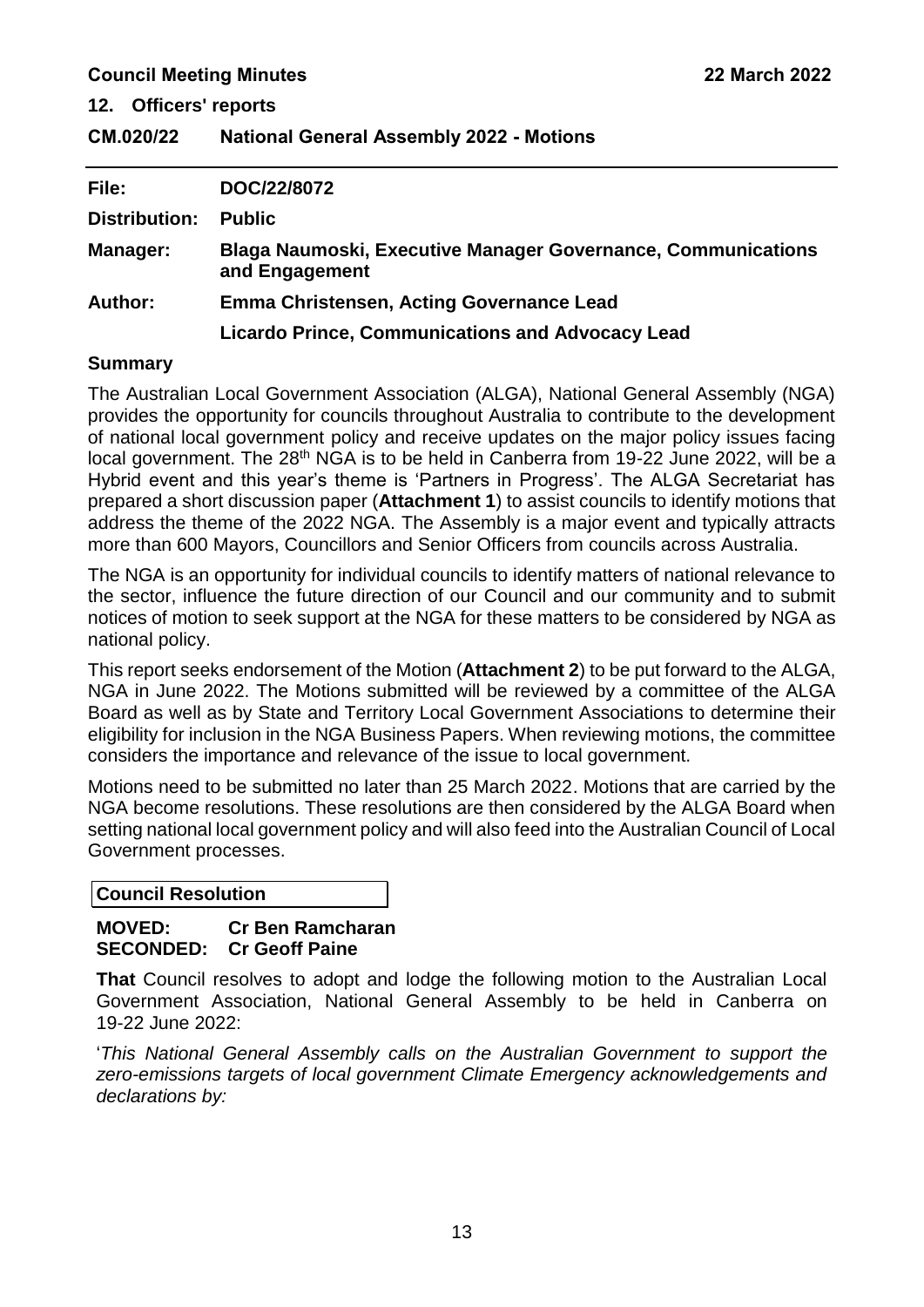### **12. Officers' reports**

#### **CM.020/22 National General Assembly 2022 - Motions**

- *a) legislating a federal government target of zero emissions by 2035*
- *b) supporting a renewable energy led Covid economic recovery in preference to the nationally proposed gas-led recovery (by providing funding support on a national scale for increased renewable energy infrastructure)*
- *c) preparing the national grid to support electric vehicles and increased battery storage integration.'*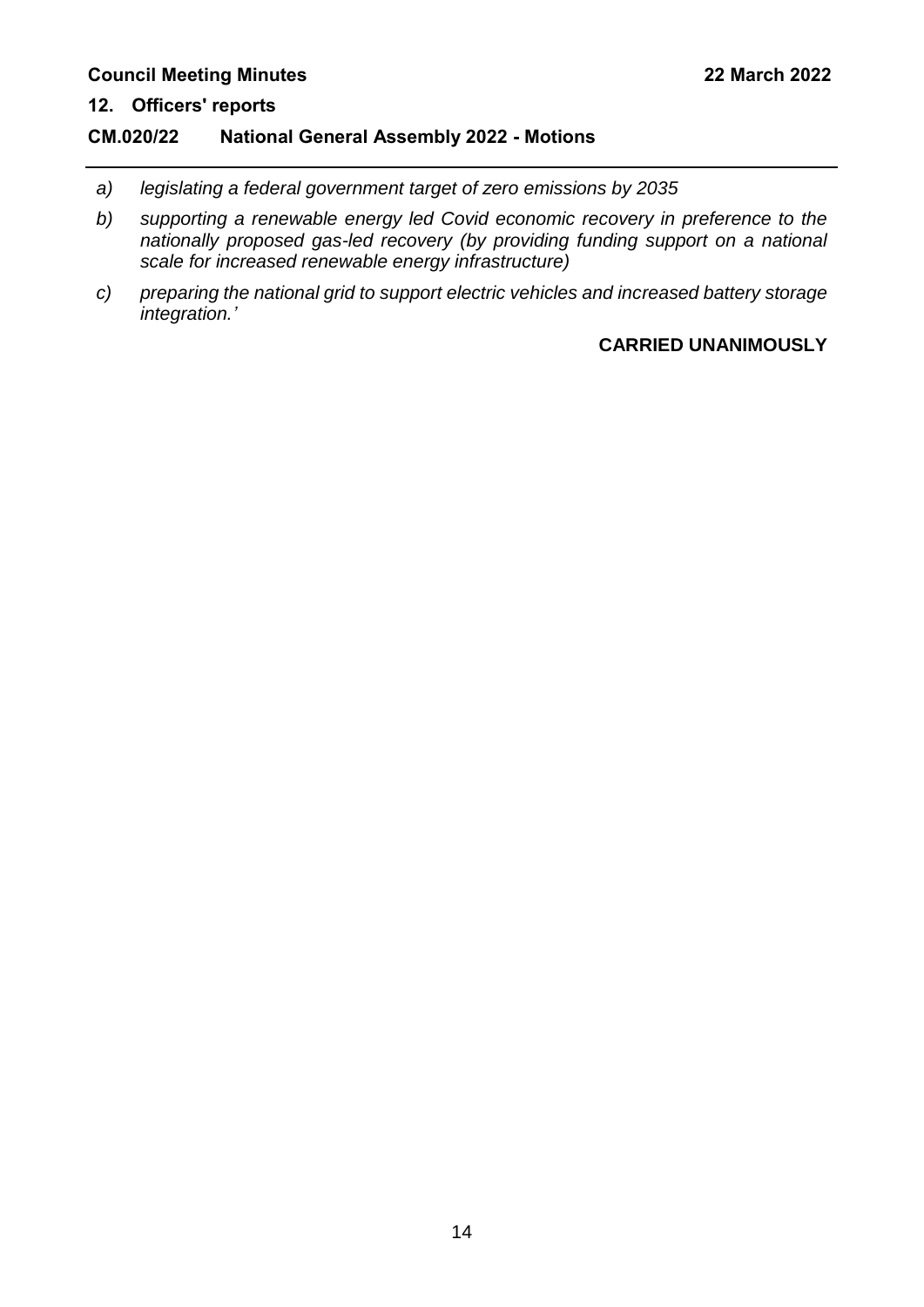**12. Officers' reports**

<span id="page-15-0"></span>**CM.021/22 Draft Budget 2022-2023**

| <b>Distribution: Public</b> |                                         |
|-----------------------------|-----------------------------------------|
| Manager:                    | Vince Lombardi, Chief Financial Officer |
| <b>Author:</b>              | Melika Sukunda, Finance Manager         |

#### **Summary**

This report presents the draft Budget 2022-2023 for Council approval prior to exhibition for public consultation. The Budget provides resources for the ongoing delivery of Council services to the community, delivery of Council Plan actions and for the development and maintenance of infrastructure throughout the Shire.

Rates and charges

 The draft Budget proposes a 1.75 per cent increase to rates levied and an increase of 21.98 per cent to the waste management standard charge.

Capital Works

 A range of major capital works projects have been identified through planning and community consultation. The draft Budget also provides significant resources to maintain and develop existing infrastructure.

Strategic Resource Plan

 In conjunction with the Council Plan, the Strategic Resource Plan has also been prepared for the next ten financial years.

#### **Council Resolution**

#### **MOVED: Cr Geoff Paine SECONDED: Cr Ben Ramcharan**

**That** Council:

- 1. Adopts the draft Budget 2022-2023 (**Attachment 1**) for the purposes of section 94 of the *Local Government Act 2020*.
- 2. Authorises the Chief Executive Officer to give public notice in accordance section 96 of the *Local Government Act 2020* of Council's intention to adopt, at a Council Meeting proposed to be held at 7:00 pm on 24 May 2022, the Budget 2022-2023 presented to this meeting.
- 3. Notes that any person who makes a written submission in relation to the draft Budget 2022-2023 and requests to be heard in support of the written submission, be heard at the Planning and Consultation Committee meeting to be held in the Council Chamber, Civic Centre, at 7:00 pm on 10 May 2022.
- 4. Authorises the Chief Executive Officer to undertake any and all administrative procedures necessary to enable Council to carry out its functions under sections 94 and 96 of the *Local Government Act 2020*.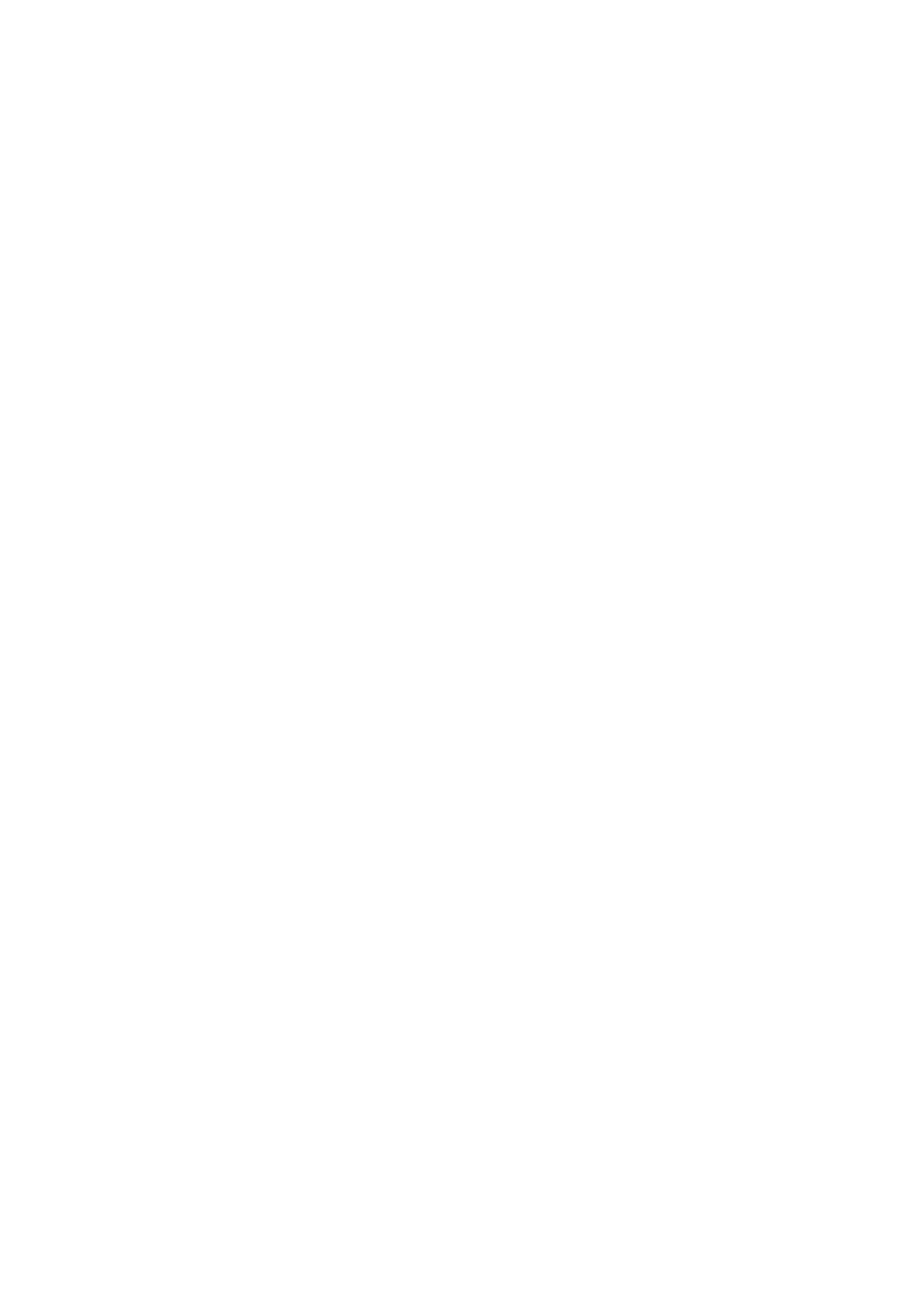**12. Officers' reports**

<span id="page-17-0"></span>**CM.022/22 Quarterly Risk and Safety Report - December 2021**

| Distribution: | <b>Public</b>                                                                          |
|---------------|----------------------------------------------------------------------------------------|
| Manager:      | Jeremy Livingston, Executive Manager Business Transformation and<br><b>Performance</b> |
| $A$ thor      | Croig Commons Dick and Cafety Load                                                     |

**Author: Craig Commane, Risk and Safety Lead** 

#### **Summary**

This report provides a summary of Council's Risk and Safety Report for the quarter ending December 2021.

The report is presented in accordance with the Local Government Performance Reporting Framework (LGPRF). This reporting framework requires the presentation of a report to Council at least every six months, detailing the strategic risks, operational risks, the consequences and likelihood of occurrence, and risk mitigation strategies.

Risk and Safety reporting to Council is tabled each quarter following consideration by Council's Audit and Risk Committee, which in this quarter occurred on 14 February 2022.

The full confidential Risk and Safety Report for December 2021 is attached to this report (**Attachment 1**) and provides detailed information for Council's consideration.

**Council Resolution**

| <b>MOVED:</b> | <b>Cr Peter Perkins</b>           |
|---------------|-----------------------------------|
|               | <b>SECONDED:</b> Cr Natalie Duffy |

**That** Council:

- 1. Notes the summary of the confidential Risk and Safety Report (**Attachment 1**) for the quarter ending December 2021.
- 2. Resolves that the attached Risk and Safety Report (**Attachment 1**) remains confidential in accordance with section 3(1)(a) and (f) of the *Local Government Act 2020*.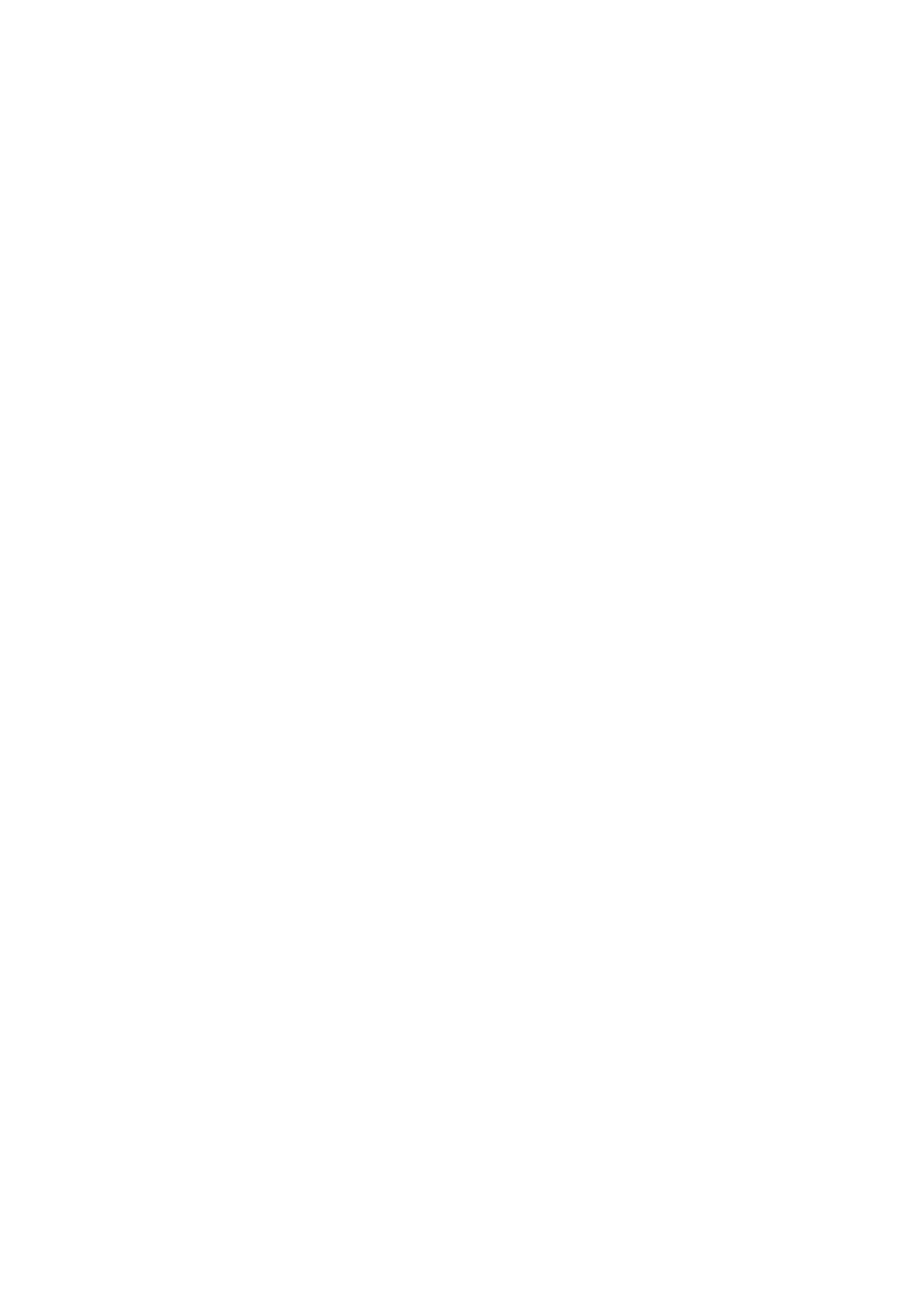**12. Officers' reports**

<span id="page-19-0"></span>**CM.023/22 Audit and Risk Committee Meeting February 2022**

| <b>Distribution: Public</b> |                                         |
|-----------------------------|-----------------------------------------|
| <b>Manager:</b>             | Vince Lombardi, Chief Financial Officer |
| Author:                     | Melika Sukunda, Finance Manager         |

#### **Summary**

In accordance with section 53 of the *Local Government Act 2020* and good governance principles, councils must have an Audit and Risk Committee.

As resolved at the 23 June 2020 Ordinary Council Meeting, the minutes of an Audit and Risk Committee meeting are to be reported and presented to a subsequent Council Meeting.

The Audit and Risk Committee met on 14 February 2022. The minutes for the meeting are shown in **Attachment 1**.

| <b>Motion</b> |         |    |  |
|---------------|---------|----|--|
| $\cdots$      | ~<br>-- | __ |  |

#### **MOVED: Cr Ben Ramcharan SECONDED: Cr Richard Stockman**

**That** Council notes the minutes of the Audit and Risk Committee meeting held on 14 February 2022 (**Attachment 1**).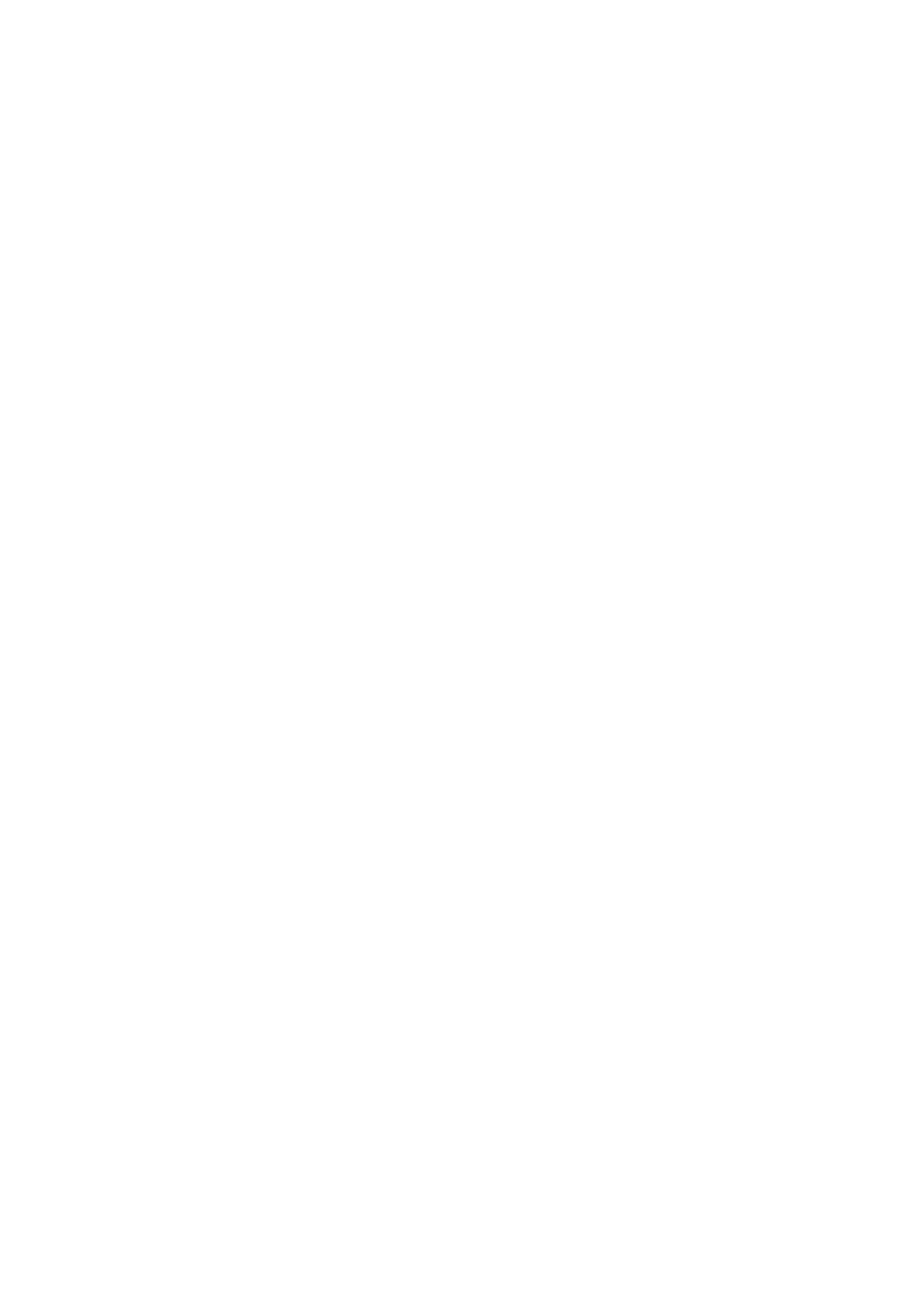**12. Officers' reports**

<span id="page-21-0"></span>

| CM.024/22 | <b>Draft Access Equity and Inclusion Policy</b> |  |
|-----------|-------------------------------------------------|--|
|-----------|-------------------------------------------------|--|

| Distribution:  | <b>Public</b>                                                |
|----------------|--------------------------------------------------------------|
| Manager:       | <b>Nichole Johnson, Acting Executive Manager Communities</b> |
| <b>Author:</b> | <b>Lauren Treby, Coordinator Social Planning and Equity</b>  |
|                | <b>Yasmin Green, Strategy and Policy Advisor</b>             |

#### **Summary**

The purpose of this report is to seek endorsement of the Draft Access Equity and Inclusion Policy (the Policy) (**Attachment 1**) for public consultation from 23 March to 24 April 2022.

The Draft Policy outlines Council's commitment to accessible, equitable and inclusive practice across all Council activities. The Policy is a high level commitment that sets the foundation for culture change within the organisation and builds on work already being undertaken across Council.

**Council Resolution**

#### **MOVED: Cr Peter Perkins SECONDED: Cr Ben Ramcharan**

**That** Council:

- 1. Endorses the Draft Access Equity and Inclusion Policy (**Attachment 1**) for the purposes of public exhibition.
- 2. Invites written submissions on the Draft Access Equity and Inclusion Policy to Council by 24 April 2022.
- 3. Considers public submissions at the Planning and Consultation Committee meeting to be held on 14 June 2022.
- 4. Notes that any person who makes a written submission in relation to the Draft Access Equity and Inclusion Policy and requests to be heard in support of the written submission, be heard at the June 2022 Planning and Consultation Committee meeting.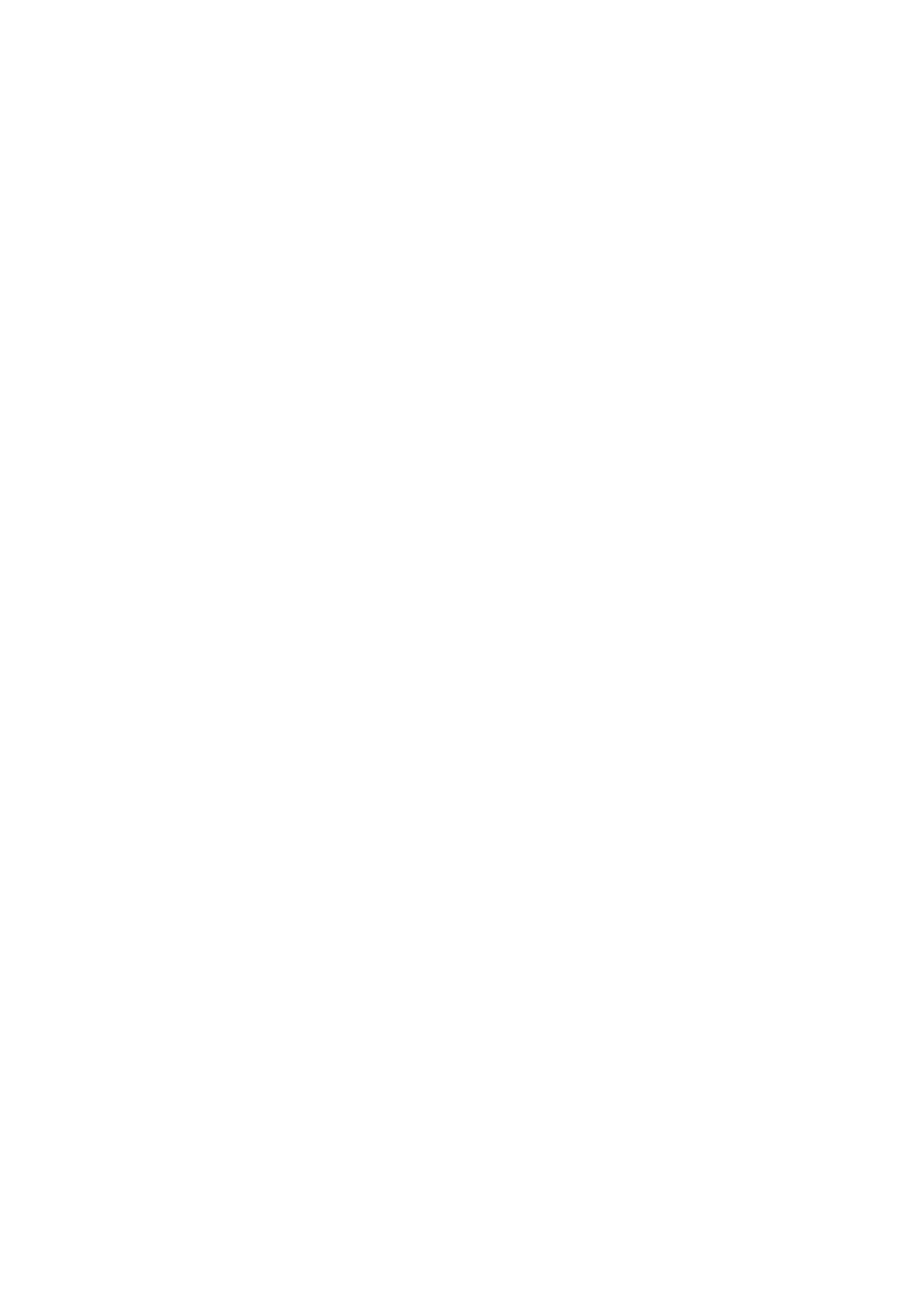**12. Officers' reports**

<span id="page-23-0"></span>**CM.025/22 Youth Council Advisory Committee Recruitment**

| <b>Distribution:</b> | Public                                                  |
|----------------------|---------------------------------------------------------|
| Manager:             | Nichole Johnson, Acting Executive Manager Communities   |
| <b>Author:</b>       | Katie Camilleri, Coordinator Youth, Community and Place |

#### **Summary**

The endorsed Terms of Reference (**Attachment 1**) for the Youth Council outlines that membership will consist of up to fifteen young people aged 15-25 years of age who are passionate for their community and represent the views, ideas and needs of young people in the municipality. There are currently four vacant positions on the Youth Council to complete their current two year term until March 2023.

Recruitment for the Youth Council opened Thursday 17 February 2022 and closed Sunday 6 March 2022. A total of six applications were received and assessed against the selection criteria by an internal assessment panel.

This report seeks Council endorsement for four elected Youth Councillor members to the Nillumbik Youth Council.

#### **Recommendation**

**That** Council:

- 1. Endorses the four recommended applicants listed onto the Nillumbik Youth Council Advisory Committee (see **Attachment 2**):
	- (a) Applicant 2 \_\_\_\_\_\_\_\_\_\_\_\_\_ for their role as a Youth Council Advisory Committee Member
	- (b) Applicant 3 \_\_\_\_\_\_\_\_\_\_\_\_\_ for their role as a Youth Council Advisory Committee Member
	- (c) Applicant 4 \_\_\_\_\_\_\_\_\_\_\_\_\_ for their role as a Youth Council Advisory Committee Member
	- (d) Applicant 5 \_\_\_\_\_\_\_\_\_\_\_\_\_ for their role as a Youth Council Advisory Committee Member
- 2. Authorises the Executive Manager Community Services to appoint Applicant 1 (**Attachment 2**) if one of the above applicants decline the position or additional Youth Council members resign before the end of their term.
- 3. Acknowledges and thanks all community members who submitted applications to the Youth Council Advisory Committee.
- 4. Resolves that the Applications and Interviews and Panel Assessment (**Attachment 2** and **Attachment 3**) to remain confidential on the grounds specified in the definition of confidential information in section 3(1)(f) of the *Local Government Act 2020*.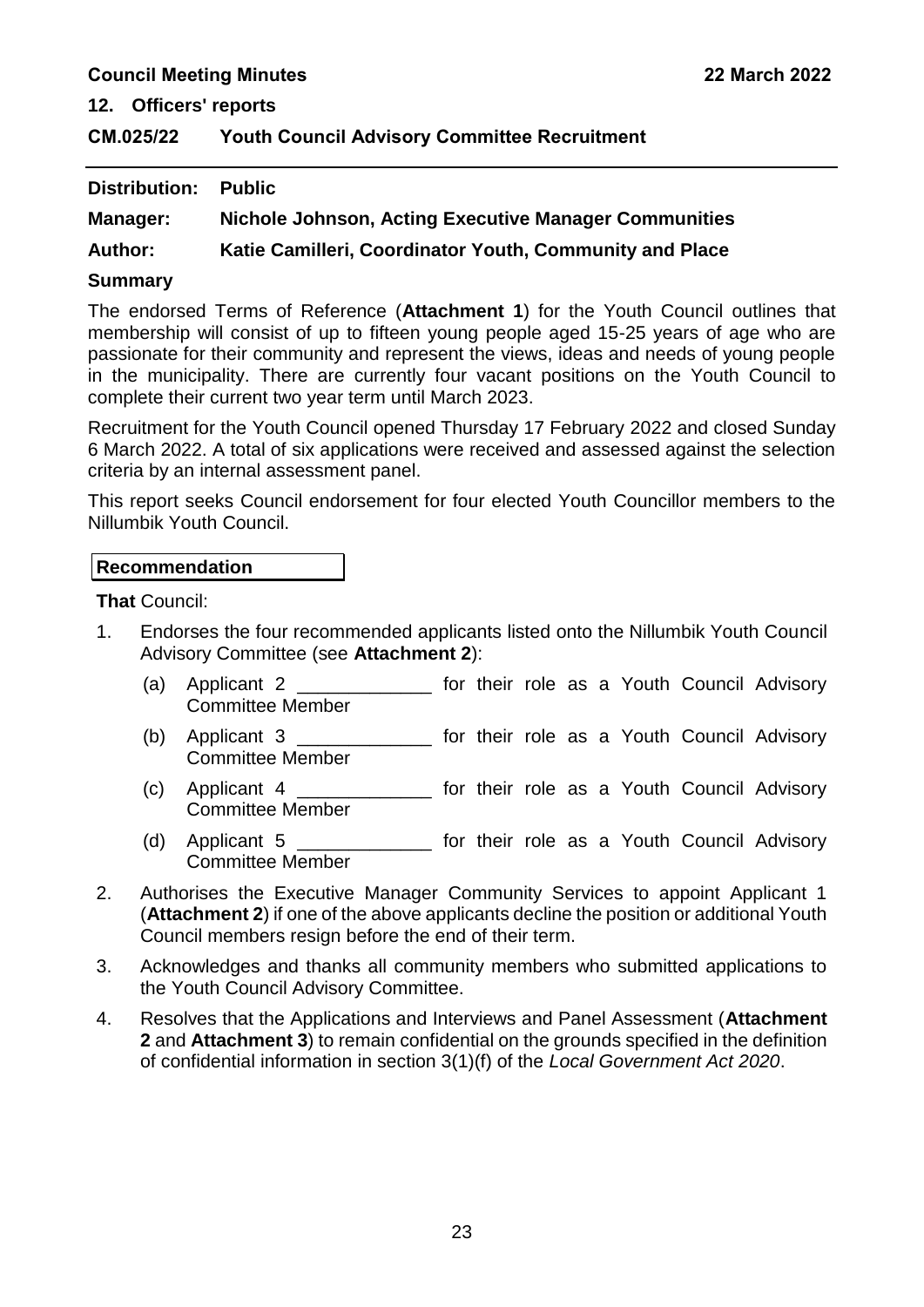#### **CM.025/22 Youth Council Advisory Committee Recruitment**

#### **Motion**

#### **MOVED: Cr Natalie Duffy SECONDED: Cr Richard Stockman**

**That** Council:

- 1. Endorses the four recommended applicants listed onto the Nillumbik Youth Council Advisory Committee (see **Attachment 2**):
	- (a) Applicant 2 **Exercise 1** for their role as a Youth Council Advisory Committee Member
	- (b) Applicant 3 \_\_\_\_\_\_\_\_\_\_\_\_\_ for their role as a Youth Council Advisory Committee Member
	- (c) Applicant 4 \_\_\_\_\_\_\_\_\_\_\_\_\_ for their role as a Youth Council Advisory Committee Member
	- (d) Applicant 5 **business for their role as a Youth Council Advisory** Committee Member
- 2. Authorises the Executive Manager Community Services to appoint Applicant 1 (**Attachment 2**) if one of the above applicants decline the position or additional Youth Council members resign before the end of their term.
- 3. Acknowledges and thanks all community members who submitted applications to the Youth Council Advisory Committee.
- 4. Resolves that the Applications and Interviews and Panel Assessment (**Attachment 2** and **Attachment 3**) to remain confidential on the grounds specified in the definition of confidential information in section 3(1)(f) of the *Local Government Act 2020*.
- 5. **Resolves that the successful applicants be named.**

THE MOTION WAS PUT TO THE VOTE AND CARRIED AND BECAME THE COUNCIL RESOLUTION AS FOLLOWS:

**Council Resolution**

**MOVED: Cr Natalie Duffy SECONDED: Cr Richard Stockman** 

**That** Council:

- 1. Endorses the four recommended applicants listed onto the Nillumbik Youth Council Advisory Committee (see **Attachment 2**):
	- (a) Applicant 2 Niamh Coffey for their role as a Youth Council Advisory Committee Member
	- (b) Applicant 3 Martina Charalambous for their role as a Youth Council Advisory Committee Member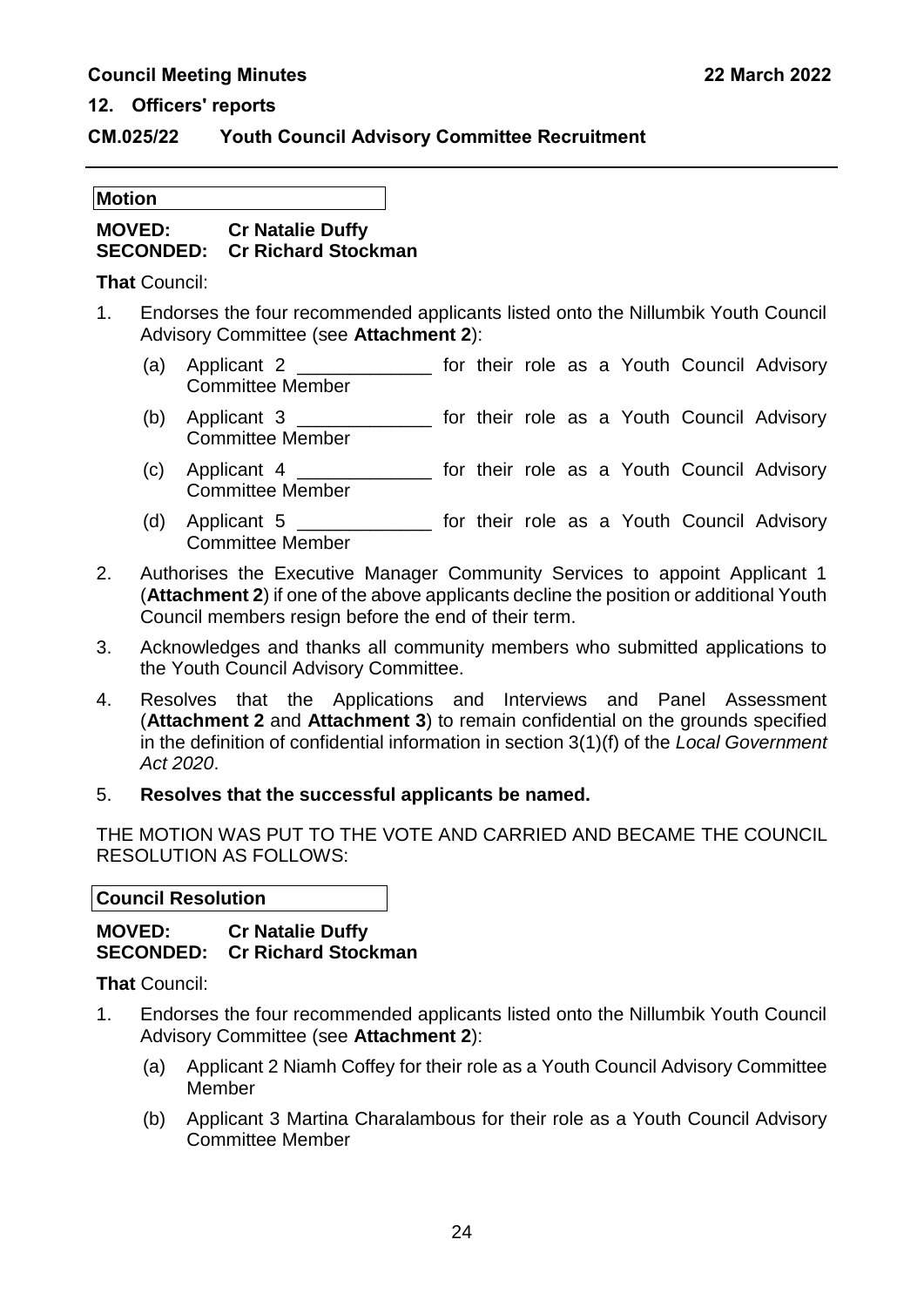#### **CM.025/22 Youth Council Advisory Committee Recruitment**

- (c) Applicant 4 Ava Crzechnik for their role as a Youth Council Advisory Committee Member
- (d) Applicant 5 Rhys Warrillow for their role as a Youth Council Advisory Committee Member
- 2. Authorises the Executive Manager Community Services to appoint Applicant 1 (**Attachment 2**) if one of the above applicants decline the position or additional Youth Council members resign before the end of their term.
- 3. Acknowledges and thanks all community members who submitted applications to the Youth Council Advisory Committee.
- 4. Resolves that the Applications and Interviews and Panel Assessment (**Attachment 2** and **Attachment 3**) to remain confidential on the grounds specified in the definition of confidential information in section 3(1)(f) of the *Local Government Act 2020*.
- 5. Resolves that the successful applicants be named.

**CARRIED**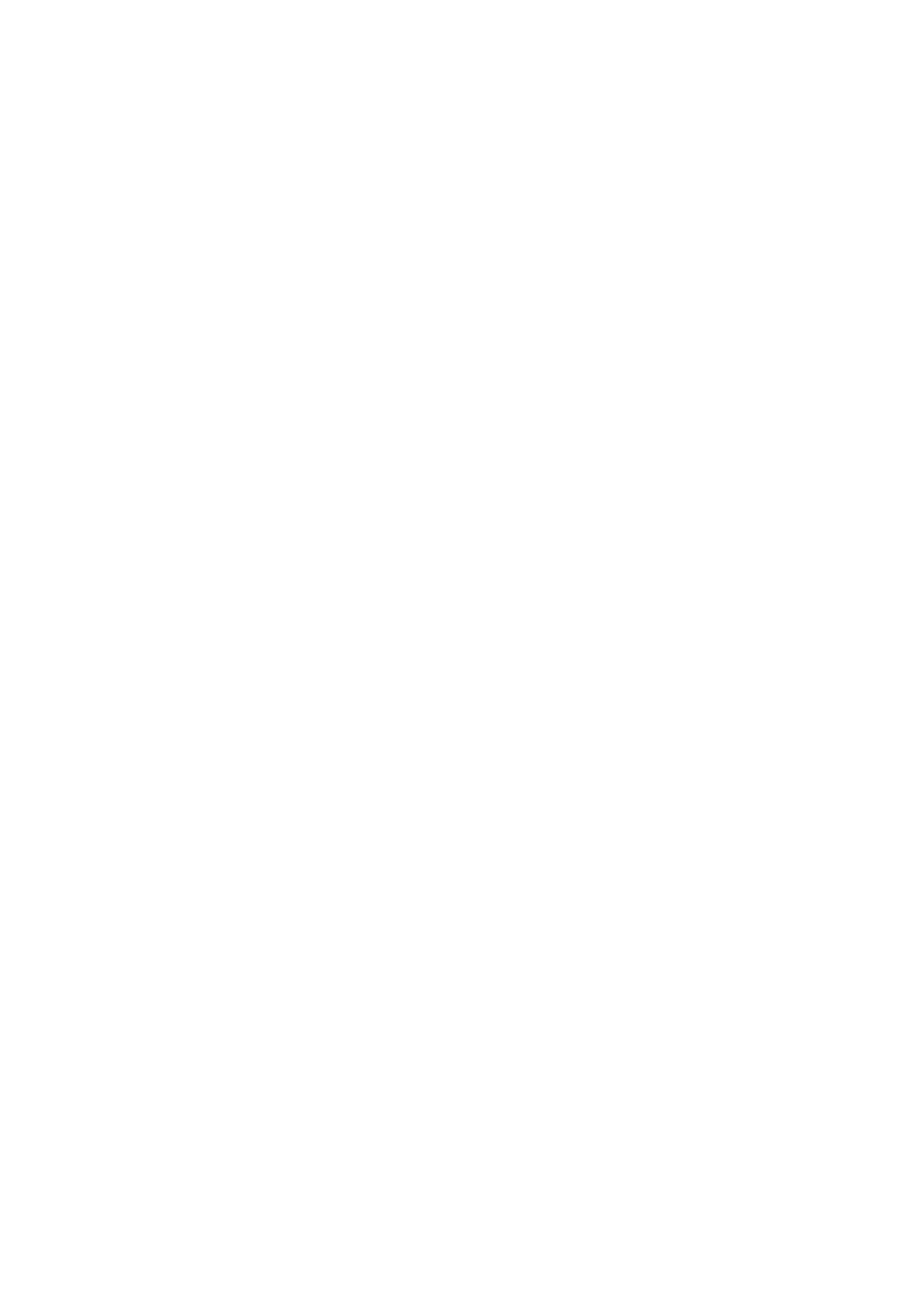**12. Officers' reports**

<span id="page-27-0"></span>

| CM.026/22 | Tender Report Evaluation - Contract 2122-029 - Provision for Haulage |
|-----------|----------------------------------------------------------------------|
|           | and Processing of Scrap Metal & E-waste                              |

| <b>Distribution:</b> | <b>Public</b>                                                  |
|----------------------|----------------------------------------------------------------|
| <b>Manager:</b>      | <b>Hjalmar Philipp, Director Operations and Infrastructure</b> |
| <b>Author:</b>       | <b>Lisa Pittle, Manager Environment</b>                        |
|                      | <b>Lance Clark, Senior Procurement Specialist</b>              |

#### **Summary**

This report recommends the awarding of contract 2122-029 for Provision for Haulage and Processing of Scrap Metal & E-waste.

The contract term is for an initial period of five years, with two x one year options to extend the contract. The total duration of the contract, including the exercise of any options, shall not exceed seven years.

The Tender Evaluation Panel has assessed all submissions and this report provides a summary of their evaluation in recommending the awarding of the contract for 2122-029 for Provision for Haulage and Processing of Scrap Metal & E-waste.

Pursuant to the Instrument of Delegation to the Chief Executive Officer, the value of this contract exceeds the specified financial limits and a Council resolution is therefore required to award the contract.

#### **Recommendation**

**That** Council:

1. Accepts the tender submitted by the **preferred tenderer** for the schedule of rates disclosed in (**Attachment 1**) and enter into the following contract:

Number: 2122-029

Title: Provision for Haulage and Processing of Scrap Metal & E-waste

Term: 1 July 2022 to 30 June 2027

Options: 2 x 1 Year extension options

- 2. Authorises the Director Operations and Infrastructure to finalise and execute the contract documentation.
- 3. Authorises the Director Operations and Infrastructure to approve contract term extensions.
- 4. Authorises the Director Operations and Infrastructure to approve changes to operational requirements throughout the term of the contract.
- 5. Advises all tenderers accordingly.
- 6. Makes public the decision regarding this contract but the Tender Evaluation Report (**Attachment 1**) remain confidential on the grounds specified in the definition of confidential information in section 3(1)(g) of the *Local Government Act 2020*.
- 7. Resolves that the preferred tenderer be named.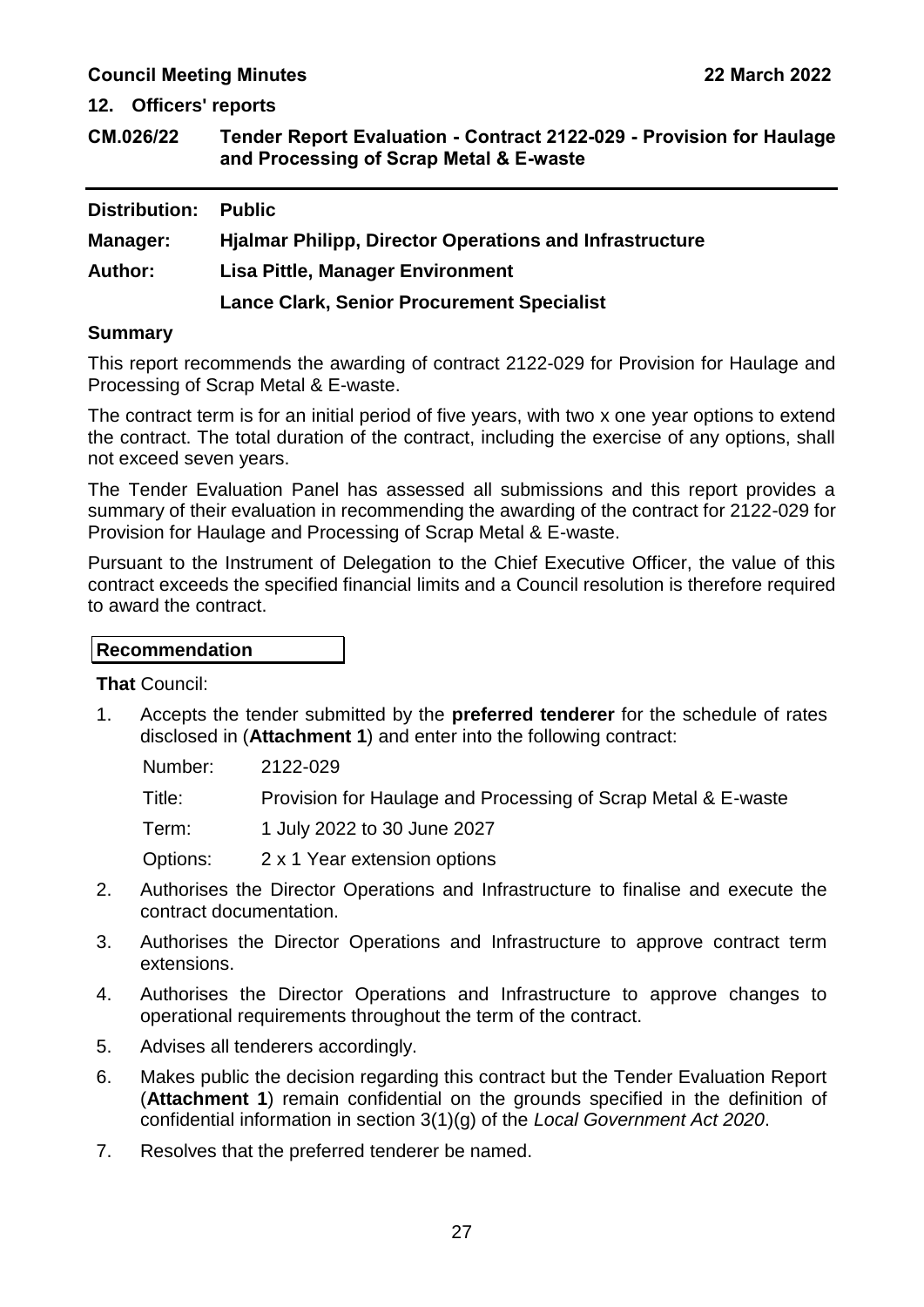#### **12. Officers' reports**

**CM.026/22 Tender Report Evaluation - Contract 2122-029 - Provision for Haulage and Processing of Scrap Metal & E-waste**

#### **Council Resolution**

| <b>MOVED:</b> | Cr Karen Egan                     |
|---------------|-----------------------------------|
|               | <b>SECONDED: Cr Peter Perkins</b> |

**That** Council:

1. Accepts the tender submitted by the **preferred tenderer Ecocycle Pty Ltd** for the schedule of rates disclosed in (**Attachment 1**) and enter into the following contract:

Number: 2122-029 Title: Provision for Haulage and Processing of Scrap Metal & E-waste Term: 1 July 2022 to 30 June 2027 Options: 2 x 1 Year extension options

- 2. Authorises the Director Operations and Infrastructure to finalise and execute the contract documentation.
- 3. Authorises the Director Operations and Infrastructure to approve contract term extensions.
- 4. Authorises the Director Operations and Infrastructure to approve changes to operational requirements throughout the term of the contract.
- 5. Advises all tenderers accordingly.
- 6. Makes public the decision regarding this contract but the Tender Evaluation Report (**Attachment 1**) remain confidential on the grounds specified in the definition of confidential information in section 3(1)(g) of the *Local Government Act 2020*.
- 7. Resolves that the preferred tenderer be named.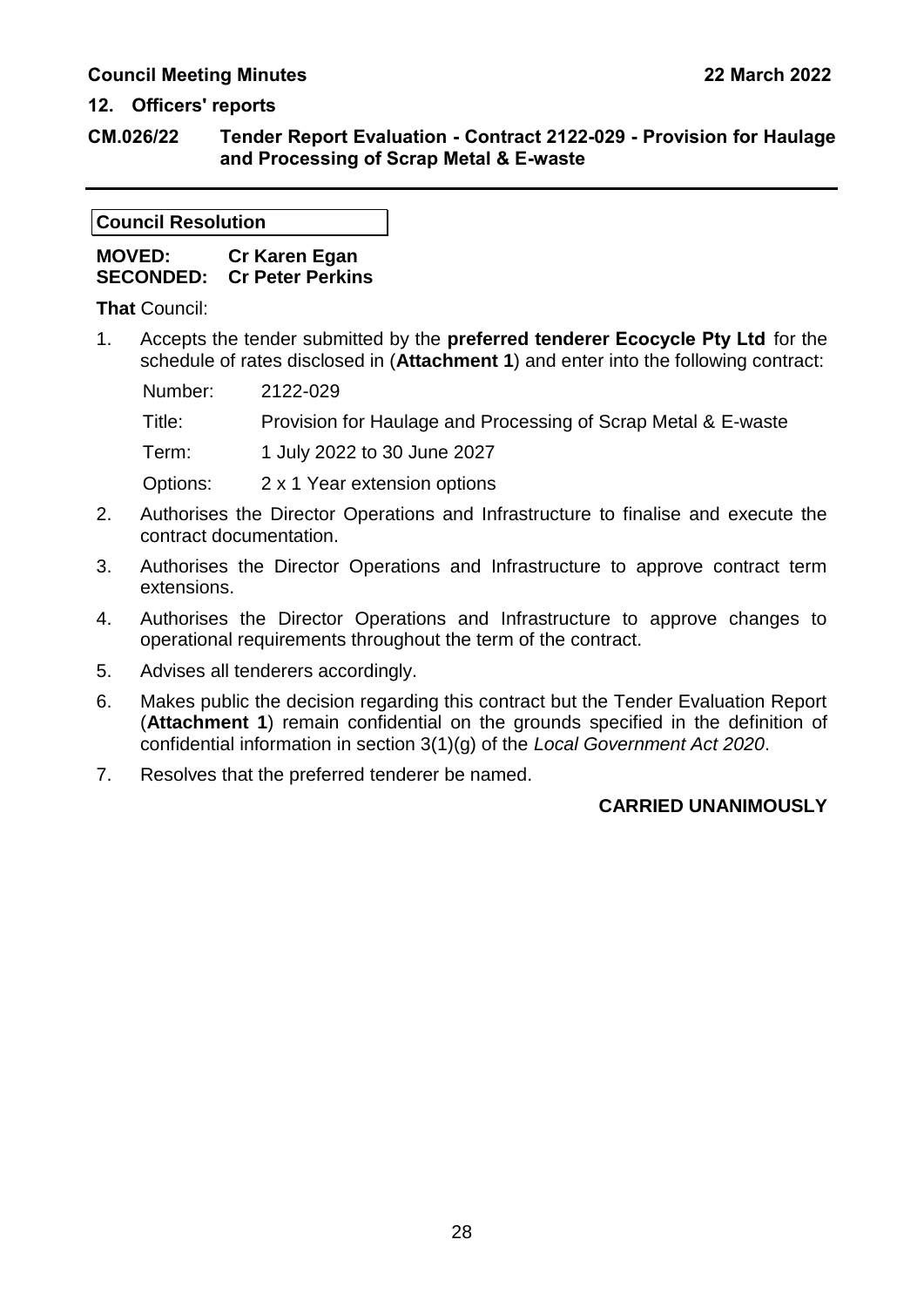#### <span id="page-29-0"></span>**CM.027/22 Informal Meetings of Councillors Records - 22 March 2022**

| Distribution:  | <b>Public</b>                                                                         |
|----------------|---------------------------------------------------------------------------------------|
| Manager:       | <b>Blaga Naumoski, Executive Manager Governance, Communications</b><br>and Engagement |
| <b>Author:</b> | Emma Christensen, Acting Governance Lead                                              |

#### **Summary**

In accordance with *Item 19 of Council's Governance Rule – Meeting Procedure*, adopted on 25 August 2020, Council is required to report as soon as practicable to a Council Meeting a record of each Informal Meeting of Councillors held.

This report lists Informal Meetings of Councillors Records submitted since the matter was last reported to Council on 22 February 2022.

An Informal Meeting of Councillors Record was kept for the following meetings (**Attachment 1**):

- 1. Councillor Workshop held 10 & 11 February 2022;
- 2. Eltham Train Station Carpark Meeting held 14 February 2022;
- 3. Councillor Briefing held 15 February 2022;
- 4. Recreation Trails Advisory Committee Meeting held 16 February 2022;
- 5. Environment and Sustainability Advisory Committee Meeting held 16 February 2022;
- 6. Panton Hill Bushland Reserve System User Group Advisory Committee Meeting held 17 February 2022;
- 7. Arts and Cultural Advisory Committee Meeting held 21 February 2022;
- 8. Council Meeting Pre-Meeting held 22 February 2022;
- 9. Melbourne Water Christmas Hills Divestment Community Meeting held 23 February 2022;
- 10. CEO Employment Matters Advisory Committee Meeting held 28 February 2022;
- 11. Councillor Briefing held 1 March 2022; and
- 12. Planning and Consultation Committee Pre-Meeting held 8 March 2022.

#### **Council Resolution**

#### **MOVED: Cr Karen Egan SECONDED: Cr Natalie Duffy**

**That** Council, in accordance with *Item 19 of Council's Governance Rule – Meeting Procedure*, receives the Informal Meetings of Councillors Records (**Attachment 1**) for the meetings held.